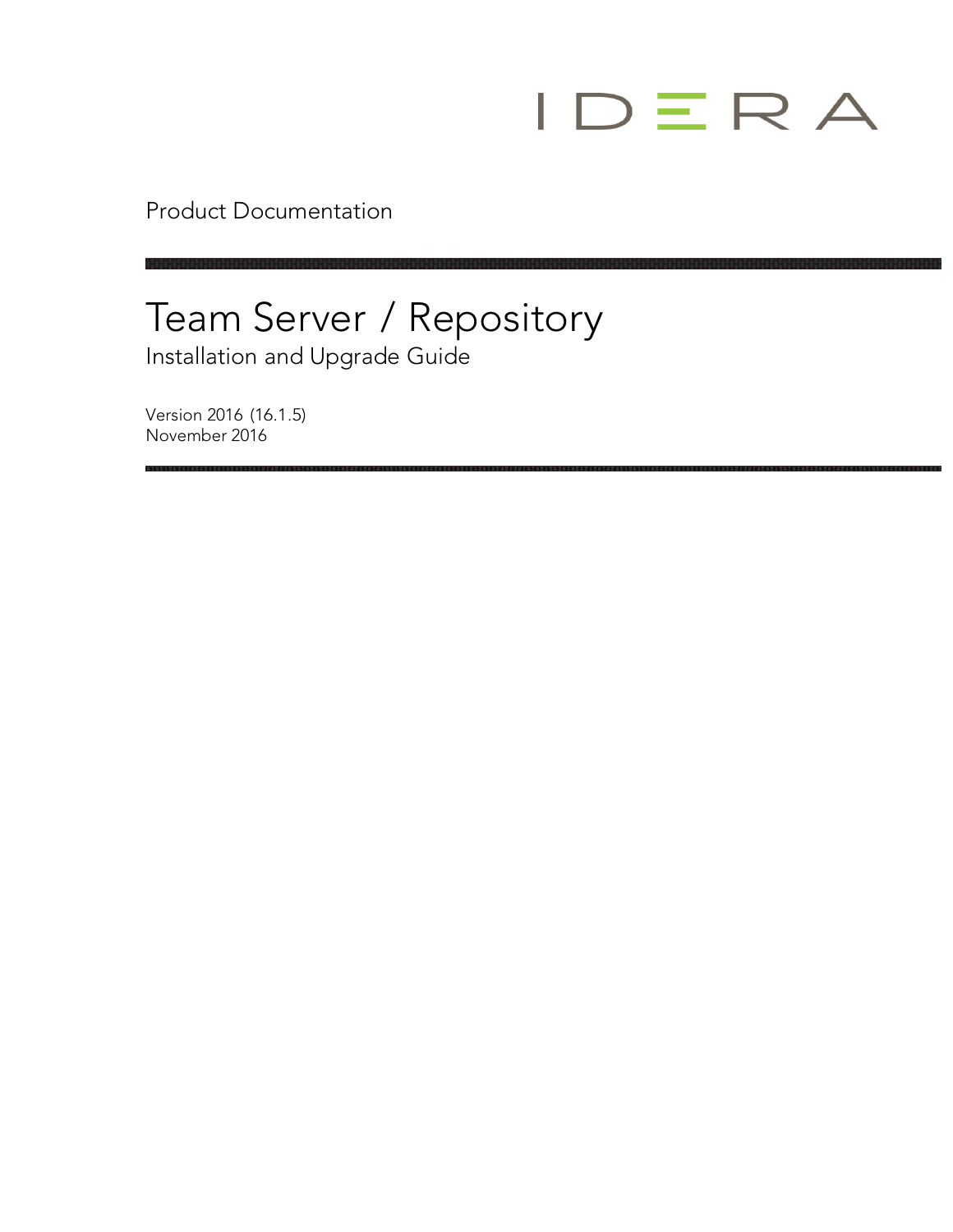© 2016 IDERA, Inc. IDERA, the IDERA logos, and all other IDERA product or service names are trademarks or registered trademarks of IDERA, Inc. All other trademarks are property of their respective owners.

This software/documentation contains proprietary information of IDERA, Inc.; it is provided under a license agreement containing restrictions on use and disclosure and is also protected by copyright law. Reverse engineering of the software is prohibited.

At IDERA, we deliver a new generation of tools for managing, administering, and securing your Microsoft Windows Servers, including SQL Server, PowerShell and Microsoft Dynamics. We employ numerous industry experts worldwide who are devoted to bringing proven solutions to you, the administrator. IDERA provides solutions that help you ensure server performance and availability and reduce administrative overhead and expense. Our award-winning products install in minutes, configure in hours and deploy worldwide in days. IDERA is a Microsoft Gold Certified Partner headquartered in Houston, Texas, with offices in London, UK, Melbourne, Australia, and Sao Paulo, Brazil. To learn more, please visit [http://www.idera.com/.](http://www.idera.com/)

November 2, 2016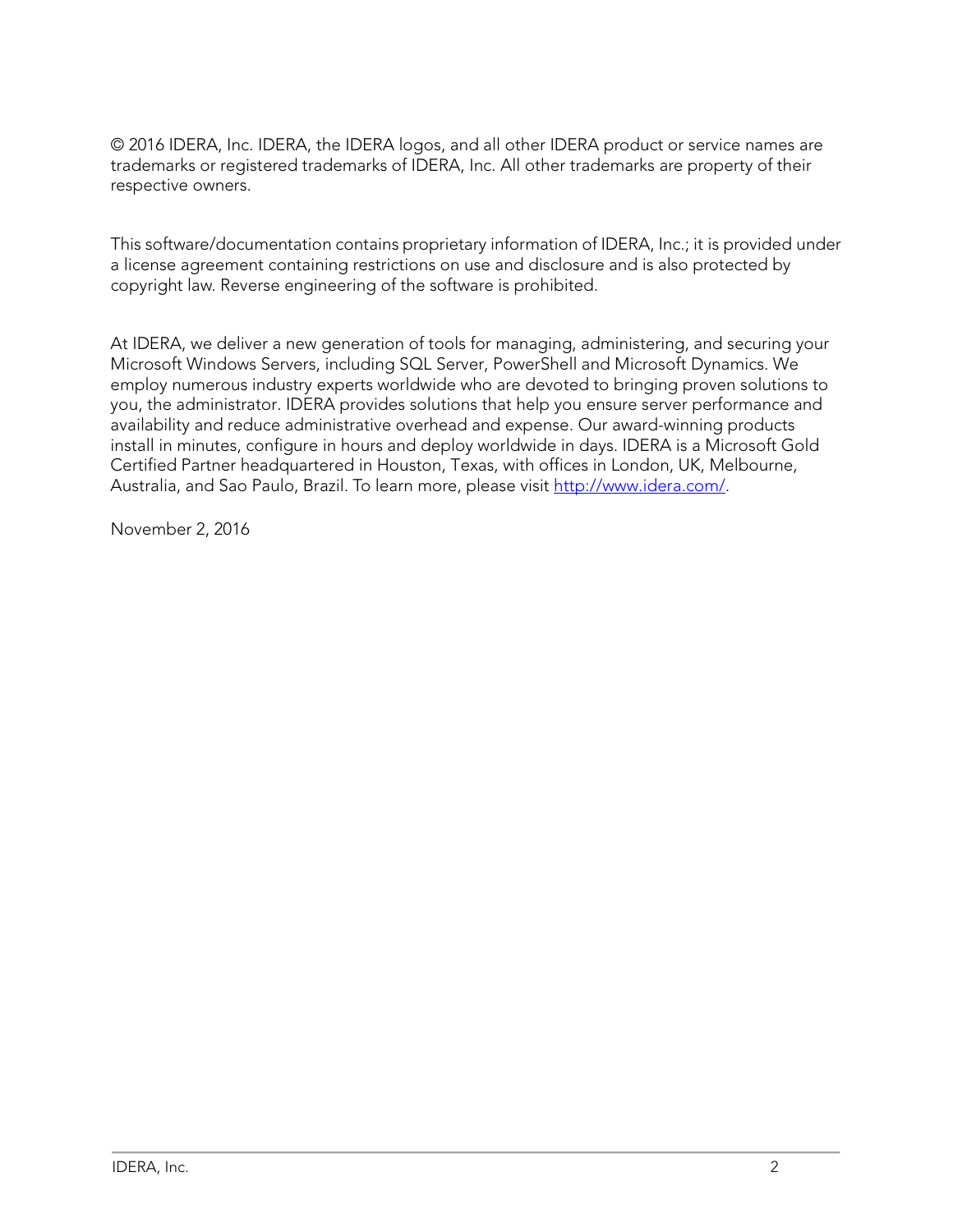## **CONTENTS**

| Upgrading from Team Server 4.0.x, CONNECT 3.0.x or ER/Studio Portal 2.0.x 22      |  |
|-----------------------------------------------------------------------------------|--|
|                                                                                   |  |
| Upgrades from Team Server 2016 (16.0) which includes Repository 7.0.1 22          |  |
|                                                                                   |  |
| Upgrades from Repository prior to 6.5/6.6/6.7 (Standalone) and Team Server 4.0 or |  |
|                                                                                   |  |
|                                                                                   |  |
|                                                                                   |  |
|                                                                                   |  |
|                                                                                   |  |
|                                                                                   |  |
|                                                                                   |  |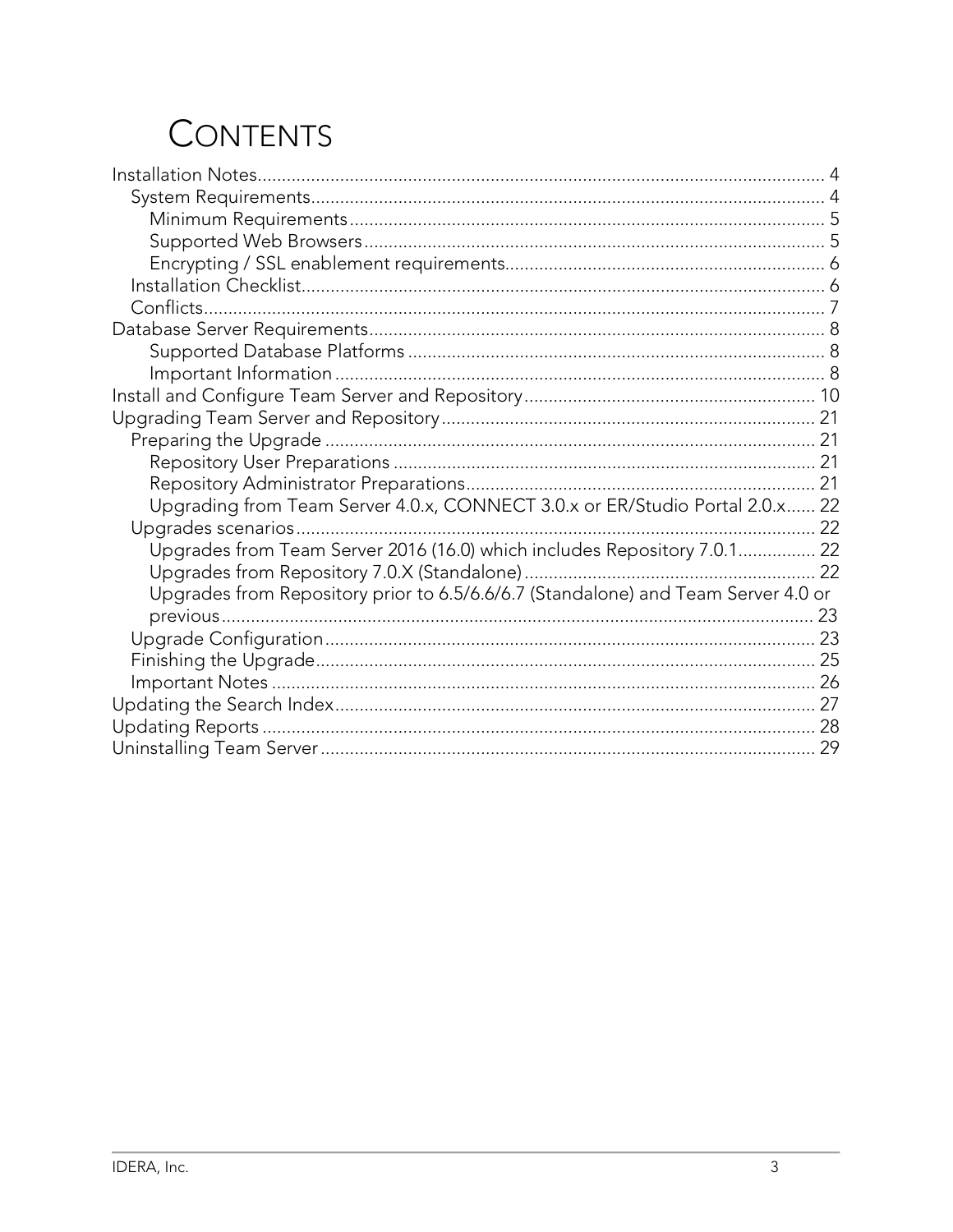## Installation Notes

These notes provide important information about installation requirements for new Team Server installer which includes Repository. You should read this document in its entirety before any [install](http://docwiki.embarcadero.com/TeamServer/ERStudio/2016/en/Install_and_Configure_Team_Server_and_Repository) or [uninstall](http://docwiki.embarcadero.com/TeamServer/ERStudio/2016/en/Uninstalling_Team_Server) procedure.

Note: The following information is for installation only. If you are upgrading from separate ER/Studio Repository and Team Server installations, please see [Upgrading](http://docwiki.embarcadero.com/TeamServer/ERStudio/2016/en/Upgrading_Team_Server_and_Repository) Team Server [and Repository](http://docwiki.embarcadero.com/TeamServer/ERStudio/2016/en/Upgrading_Team_Server_and_Repository) for important upgrade information.

## System Requirements

Before installing Team Server and Repository, verify that your environment meets the hardware and operating system requirements. Adhering to these requirements optimizes performance. These hardware requirements are based on a 5-10 user environment.

Tip: For more than 10 users, ensure your hardware surpasses the previously stated hardware requirements to accommodate the number of transactions that increase as the number of users increases.

WARNING: If you are installing the x64 version of our software, you must uninstall any previously installed x32 bit versions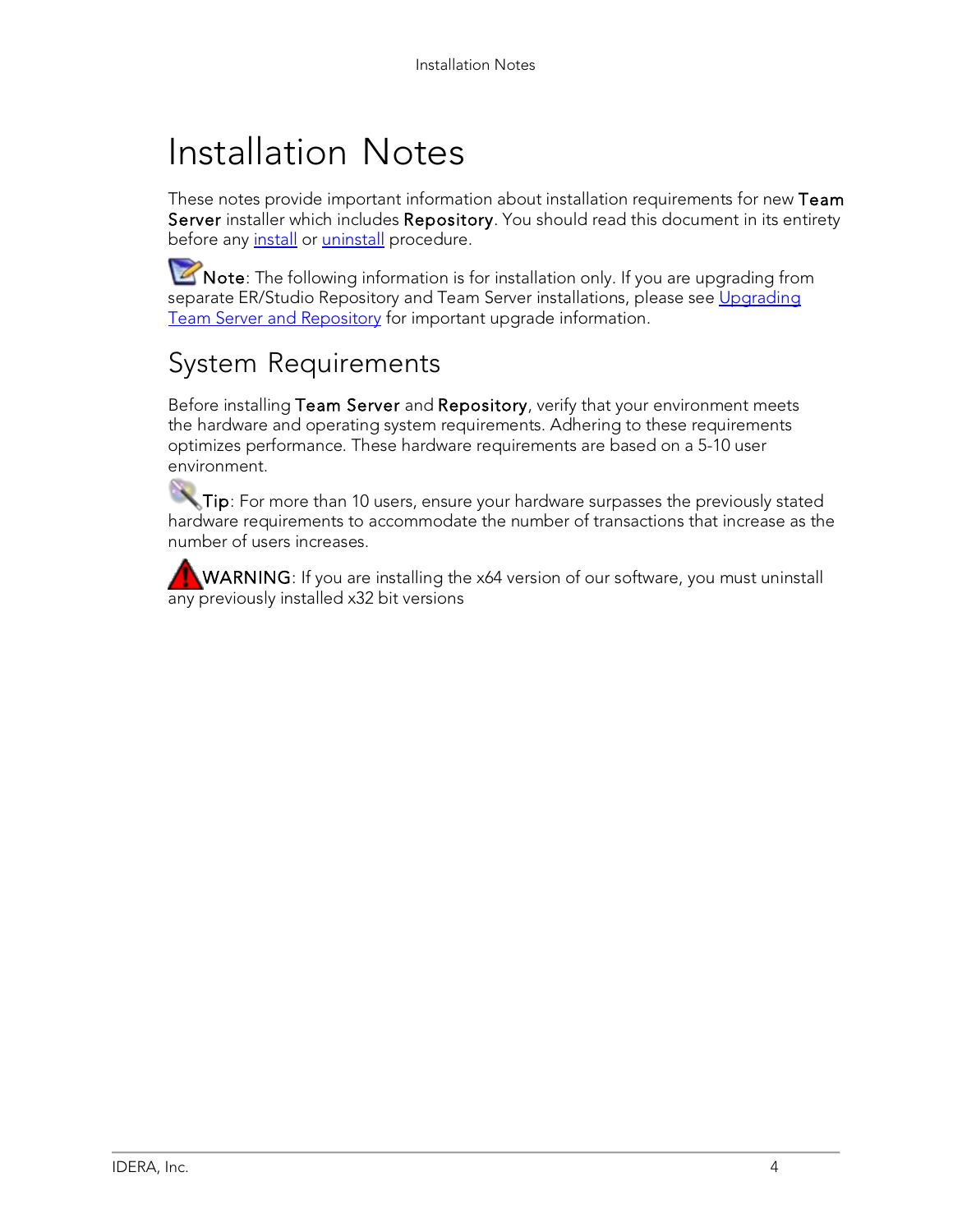#### Minimum Requirements

| Hardware            | Database Server                                                                                                                                                                                                              | <b>Application Server</b>                                                                 |
|---------------------|------------------------------------------------------------------------------------------------------------------------------------------------------------------------------------------------------------------------------|-------------------------------------------------------------------------------------------|
| Processor           |                                                                                                                                                                                                                              | 4 x 3.0 Ghz (8 x 3.0 Ghz Recommended)                                                     |
| <b>RAM</b>          | As required by your database                                                                                                                                                                                                 | 6 GB (8GB Recommended)                                                                    |
| Disk Space          | platform                                                                                                                                                                                                                     | 5 GB + 100mb per TS diagram + additional<br>DB growth (if DB is in the same server)       |
| <b>DVD</b> Reader   |                                                                                                                                                                                                                              | Depending on install medium                                                               |
| Operating<br>System | As supported by your database<br>platform                                                                                                                                                                                    | Any of the following:<br>· Windows Server 2008 (64 bit)<br>· Windows Server 2012 (64 bit) |
| Software            | Transaction Control Protocol (TCP)<br>up and running<br>Single-byte character sets are<br>supported, as long as the database<br>is set to the required code page<br>(character set). (UNICODE and<br>UTF8 are not supported) | TCP up and running                                                                        |
| Privileges          |                                                                                                                                                                                                                              | • DBMS privileges to create objects on the server<br>• Local administrator privileges     |

Note: To provide a great user experience, the following minimum configuration is strongly recommended for Team Server.

#### Additional Notes:

- o If you install the Application and the Database on the same server, consider surpassing the hardware requirements described previously.
- o Supported DBMS (see Database Server [Requirements\)](http://docwiki.embarcadero.com/TeamServer/ERStudio/2016/en/Database_Server_Requirements)
- o Should you be running the minimum spec requirements, it is advised to reduce the maxThreads to a single thread. To do this, edit ...tomcat>webapps>api>WEB-INF>ersportal-app.xml and change the line <property name="maxThreads" value="2" />, to have a value of "1" (a restart is required after saving the change).

#### Supported Web Browsers

The following web browsers are tested to work with Team Server. Other browsers may work, but are not officially supported: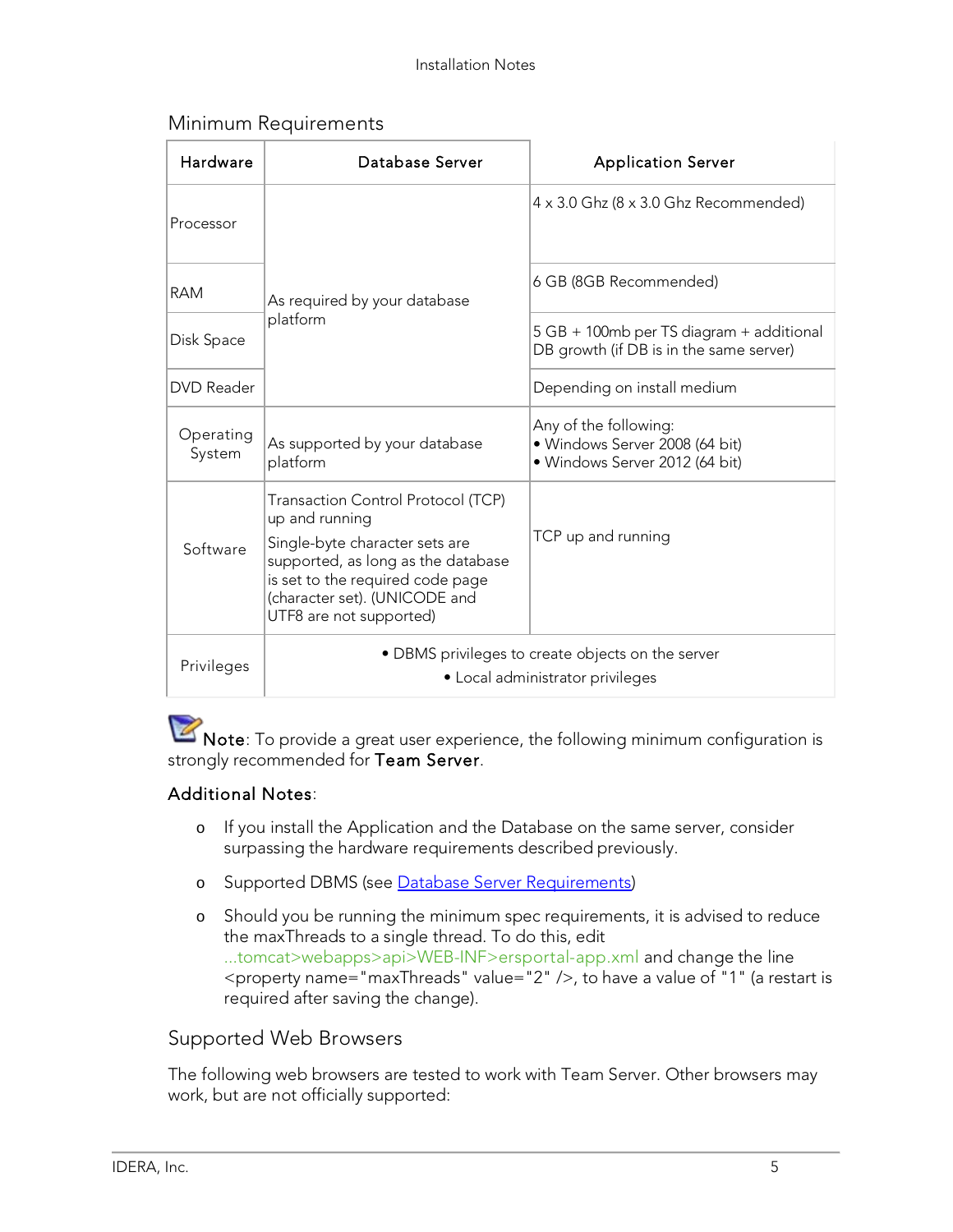- o Mozilla Firefox
- o Google Chrome
- o Microsoft Internet Explorer (9.0 or later)
- o Microsoft Edge

Note: To be able to launch the **configurator** within Microsoft Edge, follow next steps:

- 1. Open the Control Panel -> Internet Options dialog.
- 2. Go to the Security tab.
- 3. Select 'Local intranet' zone and click "Sites" button.
- 4. Check the 'Automatically detect intranet network' box.

Encrypting / SSL enablement requirements

Team Server supports encrypting connections to SQL Server (SSL enabled) with the following environment:

o Windows Server 2008 R2, Microsoft® SQL Server® 2014 Service Pack 1 (SP1).

The hotfix needed is *Cumulative Update 7*: [https://support.microsoft.com/en](https://support.microsoft.com/en-us/kb/3046038)[us/kb/3046038](https://support.microsoft.com/en-us/kb/3046038)

o Windows Server 2008 R2, Microsoft® SQL Server® 2012 Service Pack 2 (SP2): [http://www.microsoft.com/en-US/download/details.aspx?id=43340.](http://www.microsoft.com/en-US/download/details.aspx?id=43340)

The hotfix needed is *Cumulative Update 6*: [https://support.microsoft.com/en](https://support.microsoft.com/en-us/kb/3052468)[us/kb/3052468](https://support.microsoft.com/en-us/kb/3052468)

### Installation Checklist

- o The installation user account must have local administrative privileges.
- o To install, you need to create first an empty database for Team Server, unless you already have a database and will be reinitializing it during the install.
- o The database server to be used must be running.
- o If you want to configure LDAP authentication to allow directory service users to log into Team Server, check that your LDAP server is up and running.
- o If you want to enable Team Server email notifications, check that your SMTP server is up and running. You may want to prepare a special email address on your email server for this purpose.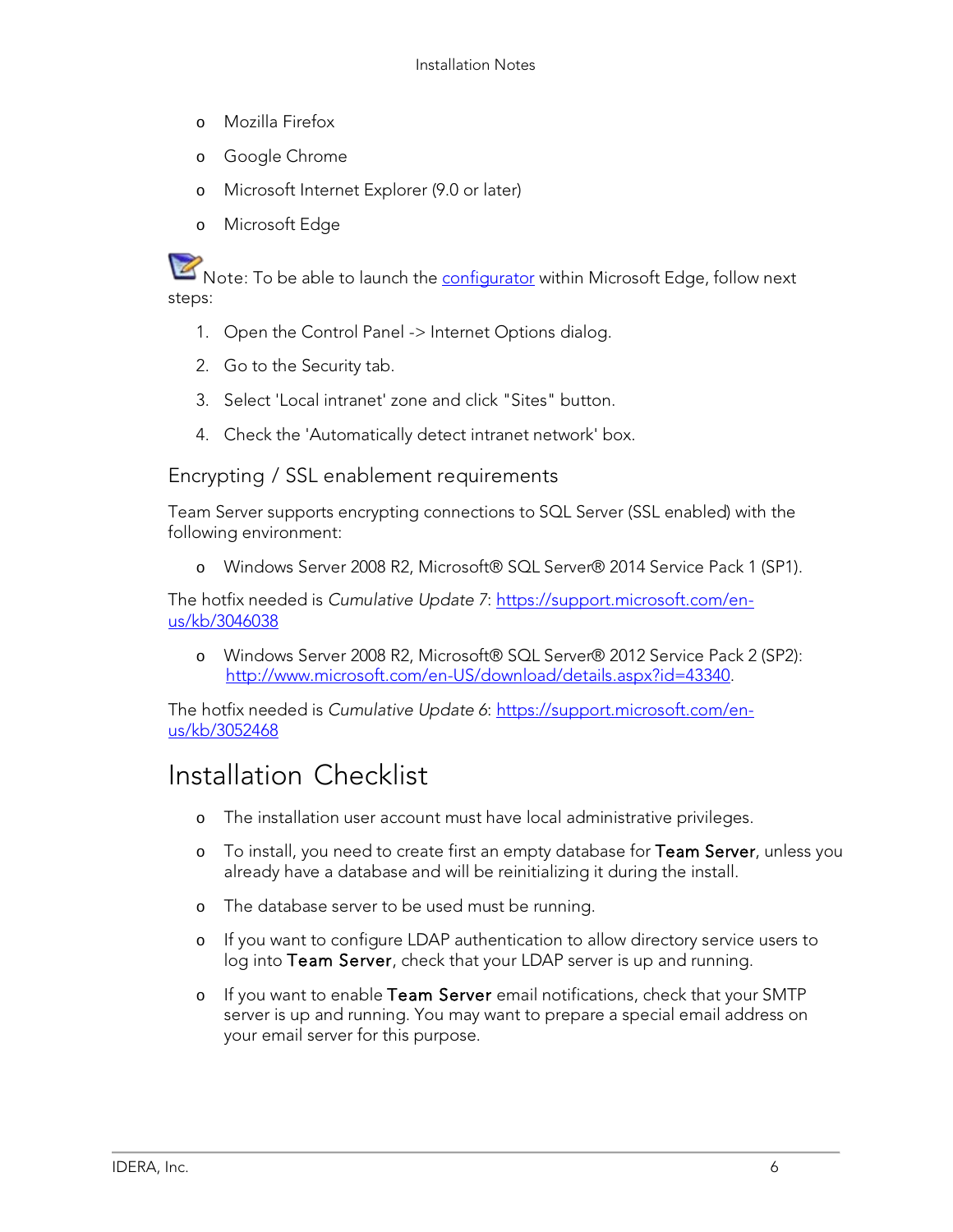## Conflicts

- o Do not install Team Server (that includes Repository) on a system where ER/Studio Data Architect or ER/Studio Business Architect is installed.
- o If a previous version of Team Server is installed, please uninstall first.
- o If the Team Server installer detects an installation of any of these applications, the installer asks you to uninstall these applications before you proceed.

- o Install and Configure Team Server and [Repository](http://docwiki.embarcadero.com/TeamServer/ERStudio/2016/en/Install_and_Configure_Team_Server_and_Repository)
- o Database Server [Requirements](http://docwiki.embarcadero.com/TeamServer/ERStudio/2016/en/Database_Server_Requirements)
- o [Upgrading Team](http://docwiki.embarcadero.com/TeamServer/ERStudio/2016/en/Upgrading_Team_Server_and_Repository) Server and Repository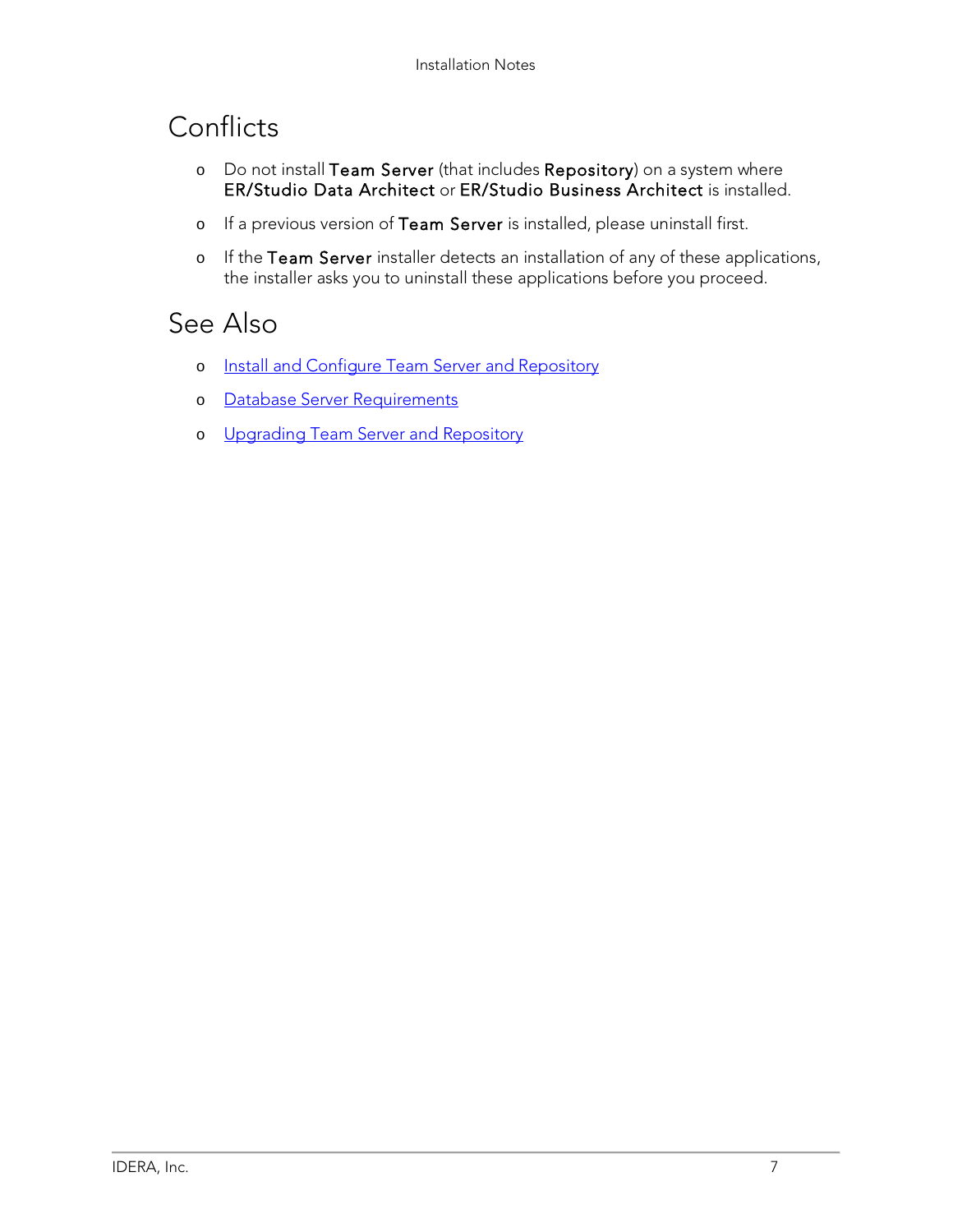## Database Server Requirements

Supported Database Platforms

Team Server and Repository databases may run on any of the following database platforms:

- o Microsoft SQL Server 2008 to 2014.
- o Oracle 11g and 12c.
- o IBM DB2 UDB 9.x and 10.x Server.

In order for the Repository to communicate with the database, the machine running Team Server must also have the corresponding RDBMS client utility installed.

Important Information

**Oracle** 

- o Install both 32-bit and 64-bit version of Oracle Client Utilities.
- o Configure your server in one of the Oracle configuration tools: Net Easy Config or Net Configuration Assistant.
- o Create a connection alias.
- o If you are upgrading using Oracle you need to increase the number of processes (connections) to 200 before running.
- o Minimum permissions for owner of Repository and Team Server schema:
	- **Roles:**

#### SELECT\_CATALOG\_ROLE

**Privileges:** 

CREATE INDEXTYPE

CREATE PROCEDURE

CREATE SEQUENCE

CREATE SESSION

CREATE SYNONYM

CREATE TABLE

CREATE TRIGGER

CREATE TYPE

CREATE VIEW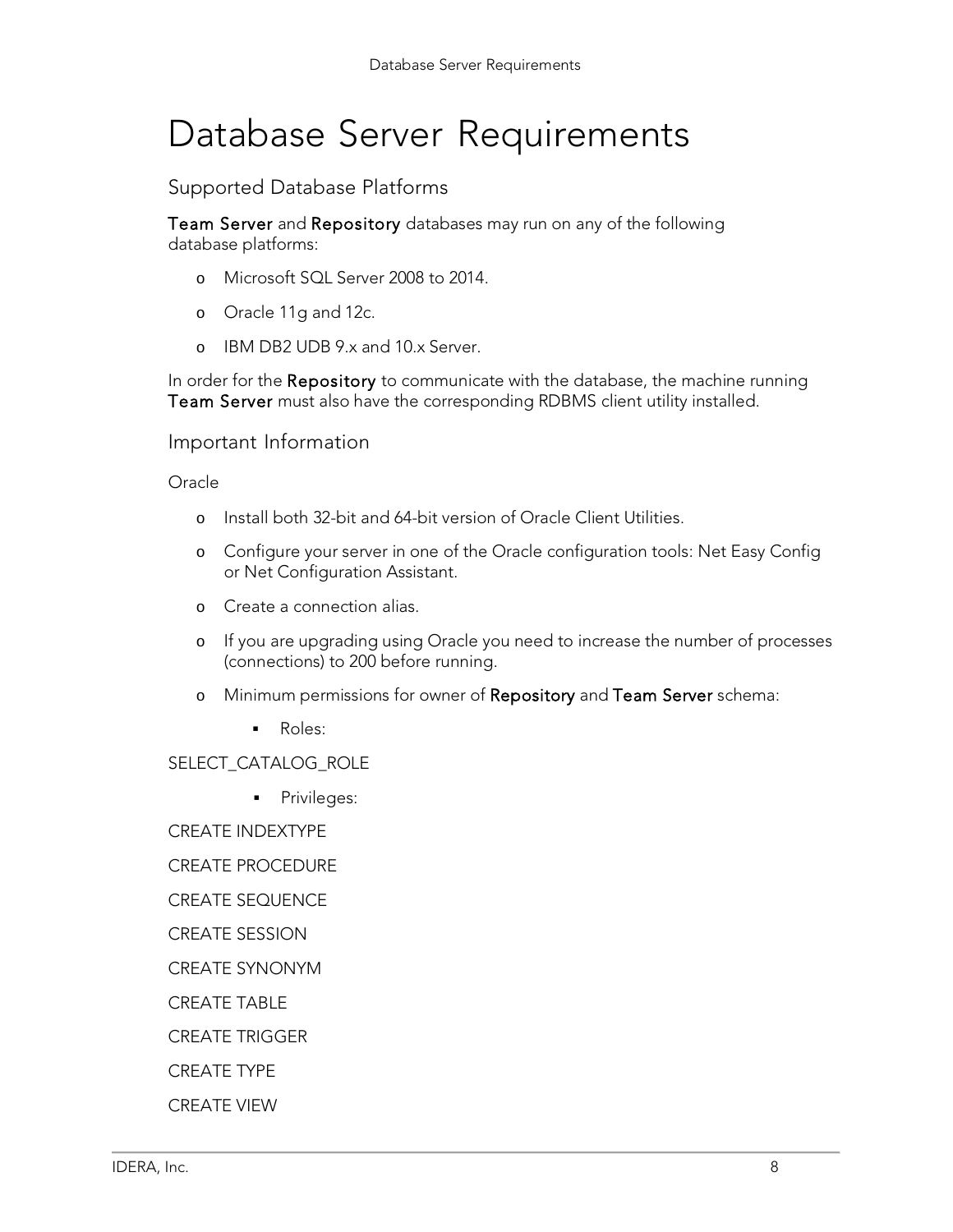#### UNLIMITED TABLESPACE

Microsoft SQL Server

- o 64-bit client libraries are already installed on Windows machines.
- o Ensure that the database, and the instance, is set to case-insensitive, as casesensitive is not supported. Also set the SQL Server Configuration Properties to allow SQL Server authentication. Team Server only supports SQL Server Authentication.
- o When using SQL Server, ensure the SQL Server Agent is running.
- o Team Server on SQL Server only supports the following communication protocols:

Shared Memory

#### TCP/IP

Named Pipes

- o The option ANSI\_NULLS (Server Properties > Connections) needs to be set as On.
- o The default schema for Team Server database needs to be dbo. If you were using a different schema, please move the tables to **dbo** schema previous to installing or upgrading Team Server.

#### IBM DB2

- o Install 64-bit version of IBM DB2 UDB Client Utilities.
- o Configure an ODBC data source entry for the IBM DB2 database that you want to access from Team Server.
- o Create a connection alias. The data source name must match the connection alias specified in the client connection.
- o For all versions of an IBM DB2 UDB server, to ensure optimal Repository performance, you must have a user temporary tablespace with a 32 KB page size and the database must be tuned so it does not run out of memory or log space.

### See Also

o [Installation](http://docwiki.embarcadero.com/TeamServer/ERStudio/2016/en/Installation_Notes) Notes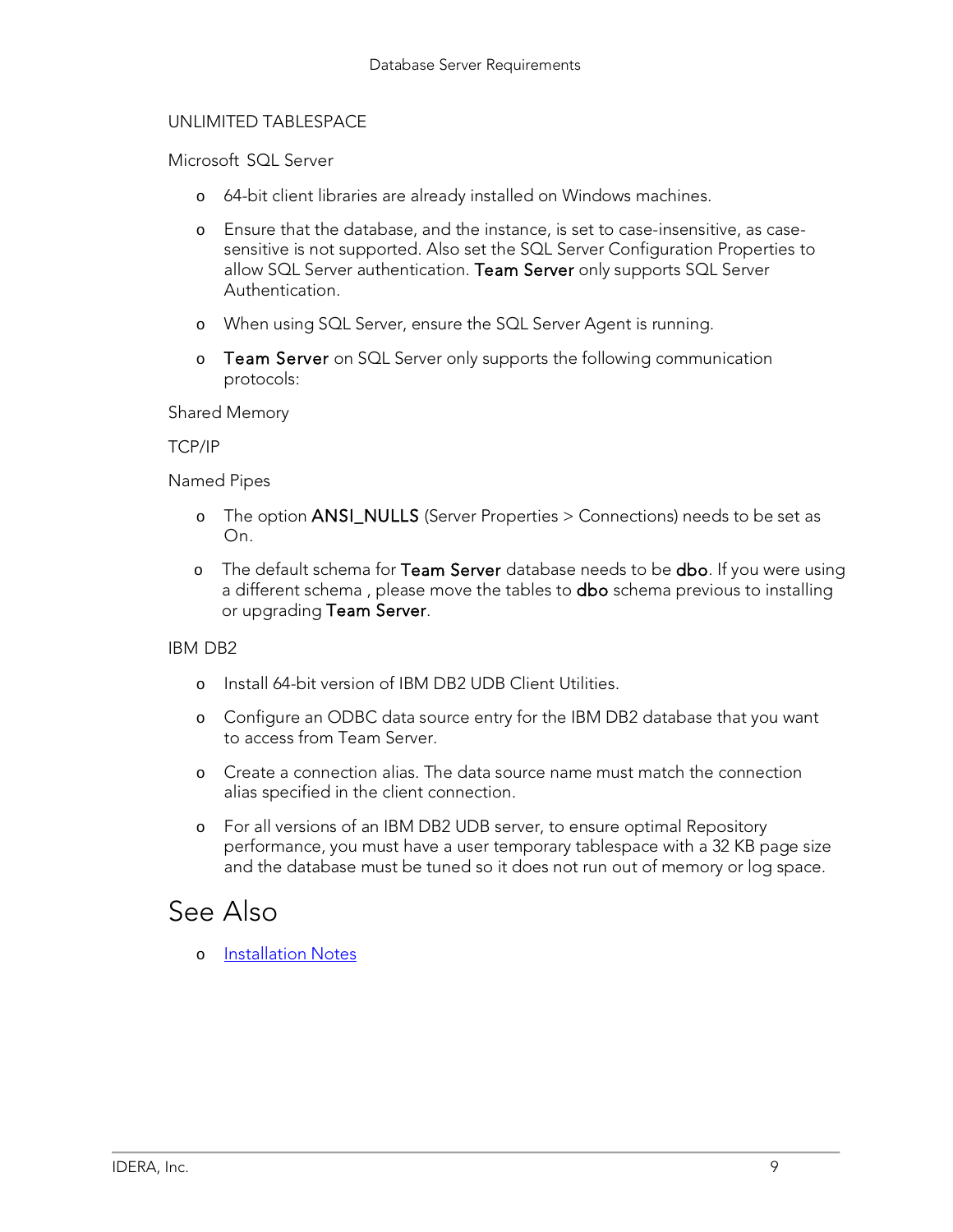# Install and Configure Team Server and Repository

Please ensure that you have read the **Installation Notes** before proceeding.

Note:Repository 2016 installation is now part of Team Server 2016 installation.

To install Team Server and Repository, you need to run the new installer and follow the steps. You need a user with administrative privileges to run the installation wizard.

In this page, you can find detailed information about the different steps of the installation wizard.

Tip: You may have to create a blank database before starting the installation, please check the [Installation](http://docwiki.embarcadero.com/TeamServer/ERStudio/2016/en/Installation_Notes#Installation_Checklist) Checklist.

1. Run the installation wizard. Select I agree...and click Install.



Note: In case you need to change the default Port or the Install location, please click Options previous to Install.

2. In the Configurator Welcome Page, use Admin/Admin (case-sensitive) as the login and password and click *Login* to start the configuration wizard.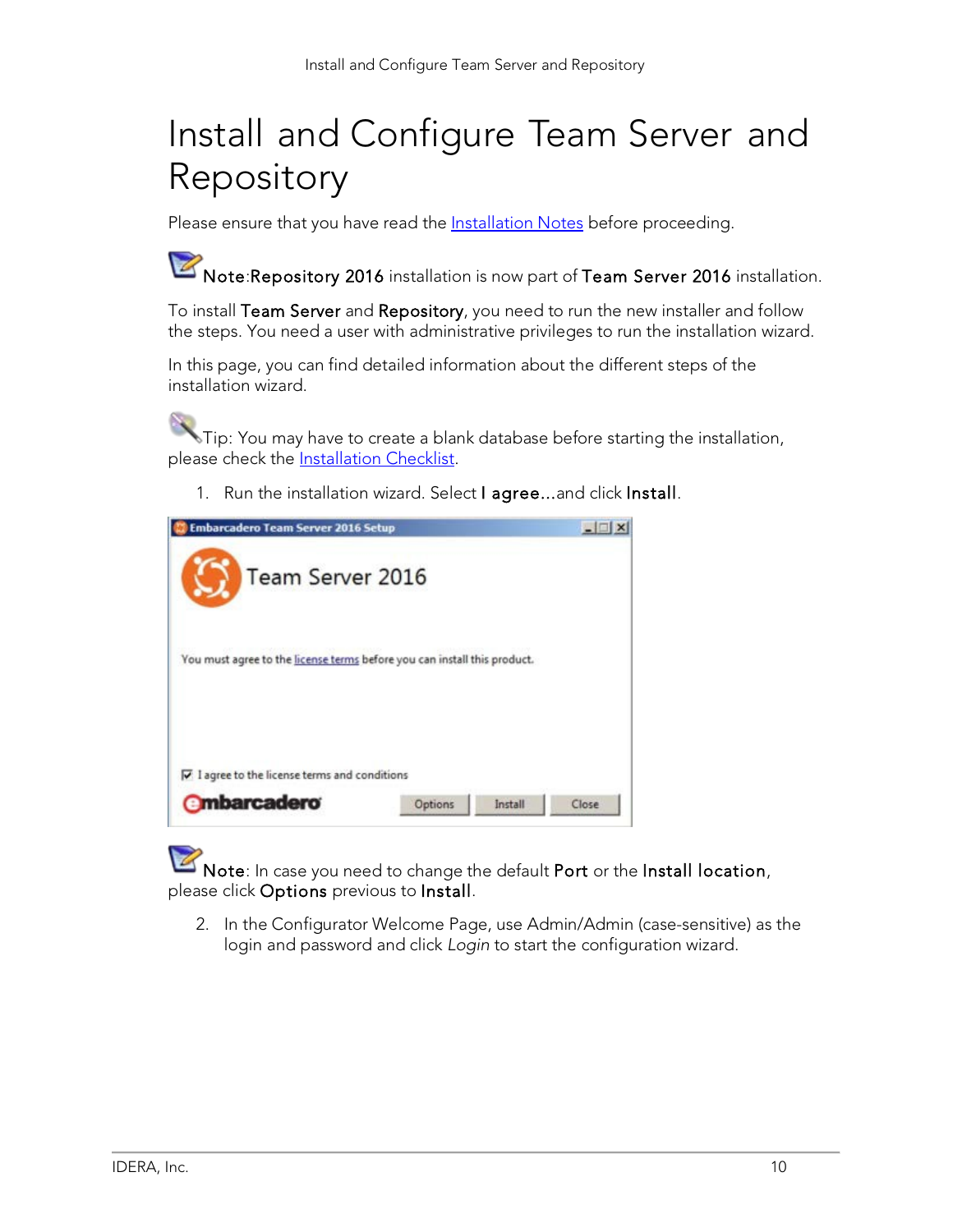| <b>Username</b><br>Admin<br>Password | <b>Welcome to the Configurator</b> |                     |  |
|--------------------------------------|------------------------------------|---------------------|--|
|                                      |                                    |                     |  |
|                                      |                                    |                     |  |
|                                      |                                    |                     |  |
|                                      |                                    | $\hat{\phantom{a}}$ |  |
| Log In<br>Remember me                |                                    |                     |  |

3. In the Repository page, click on Select DBMS to start the Database configuration.

| Repository                                | <b>Repository Setup</b>                              |        |
|-------------------------------------------|------------------------------------------------------|--------|
| Accounts                                  | Please, select a supported DBMS to setup repository. |        |
| License                                   | <b>Select DBMS</b>                                   | Cancel |
| <b>HTTPS</b>                              |                                                      |        |
| Single Sign-On                            |                                                      |        |
| <b>Notification</b><br>,,,,,,,,,,,,,,,,,, |                                                      |        |
|                                           |                                                      |        |
|                                           |                                                      |        |
|                                           |                                                      |        |
|                                           |                                                      |        |

- 4. In the Repository Setup page, you need to specify the information to connect to your Repository database:
	- 1. Select the DBMS type.
	- 2. Complete the information about the Repository database.

Note: If you have installed Team Server, CONNECT, or Portal in the past, please see [Upgrading](http://docwiki.embarcadero.com/TeamServer/ERStudio/2016/en/Upgrading_Team_Server_and_Repository) Team Server and Repository.

- 1. In the Host Name:Port field, enter the hostname of the machine that contains the Repository database. The port number appears by default. Change it if needed.
- 2. In the Login field, enter the username to access the Repository database.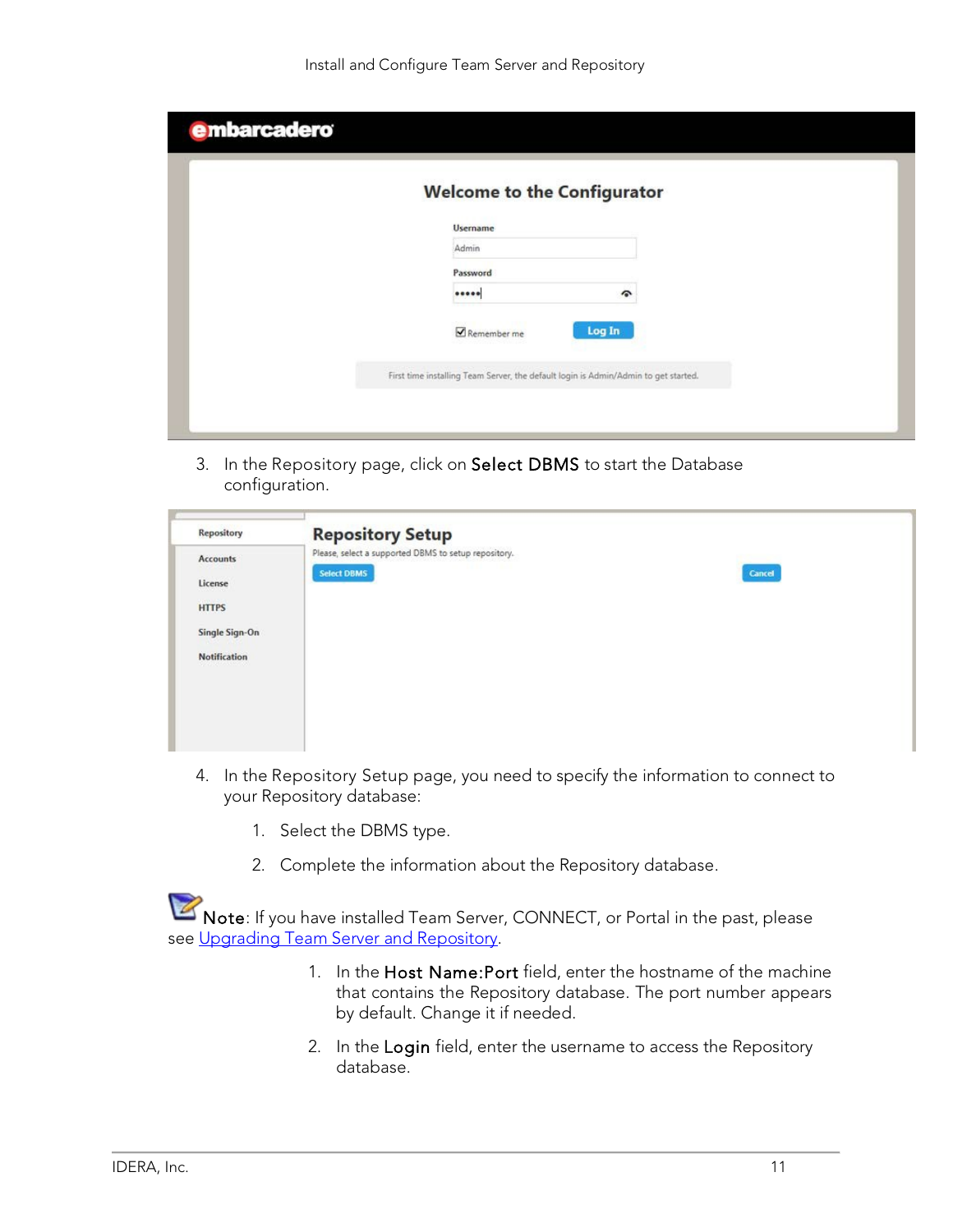- 3. In the Password field, enter the password for the user specified earlier.
- 4. On the Database field, enter the name of the database that you have previously created to be your Repository database.
- 5. Login credentials to be used by Team Server to interact with the database (case-sensitive).

Additional Notes: Depending on the database platform that you selected previously, complete the following fields:

If you selected Oracle:

- On the SID field, enter your database identifier.
- **If you selected Use Oracle Service Name, the SID field will be Oracle Service** Name. Enter the service name you use.

If you selected Microsoft SQL Server:

- If the database server is a named instance, specify the Host Name in the HostName\NamedInstanceName format. For example, DEWKBOW01\DBServer.
- Optionally, for Microsoft SQL Server 2012 and 2014 only, you can check Use SSL to enable the Secure Sockets Layer (SSL) communication protocol, which encrypts messages. When SSL is enabled, Team Server uses ports 80 and 443 for secure communications. Please check SSL enablement [requirements.](http://docwiki.embarcadero.com/TeamServer/ERStudio/2016/en/Installation_Notes#Encrypting_.2F_SSL_enablement_requirements)
- It is possible to have the installer create your MSSQL database for you at this point. If you enter the name of a non-existent database, the installer will pop up a confirmation window and then create the database.
	- 3. Click Next to continue.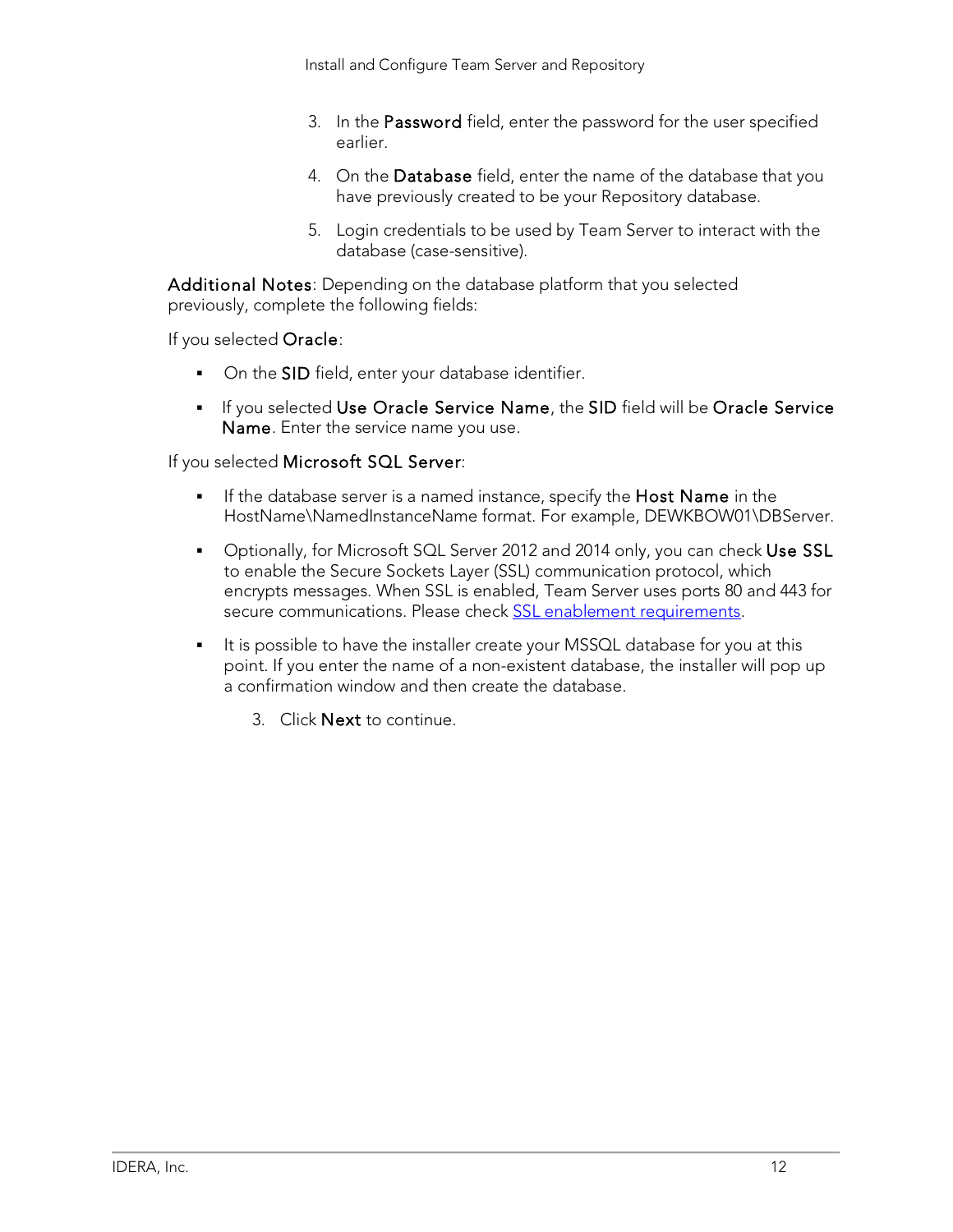| Repository          | <b>Repository Setup</b>                                                  |        |                                                                                                                   |
|---------------------|--------------------------------------------------------------------------|--------|-------------------------------------------------------------------------------------------------------------------|
| <b>Accounts</b>     |                                                                          |        | Please select the DBMS type you would like to use for Team Server repository                                      |
|                     | O Oracle 11g-12c                                                         |        |                                                                                                                   |
| License             | MS SQL Server 2008-2014                                                  |        | O IBM UDB 9.x-10.x (DB2 will not work with Performance IQ, choose either SQL Server or Oracle to host repository) |
| <b>HTTPS</b>        |                                                                          |        |                                                                                                                   |
|                     | Read about configuring ER/Studio Repository database »                   |        |                                                                                                                   |
| Single Sign-On      | <b>Repository DB</b>                                                     |        |                                                                                                                   |
| <b>Notification</b> | If you have installed Team Server, CONNECT                               |        |                                                                                                                   |
|                     | or Portal in the past,                                                   |        |                                                                                                                   |
|                     | Specify location of Team Server database<br>if it exists                 |        |                                                                                                                   |
|                     |                                                                          |        |                                                                                                                   |
|                     | <b>Host Name</b>                                                         | Port   |                                                                                                                   |
|                     | SUPESW2012R202                                                           | : 1433 |                                                                                                                   |
|                     | Use SSL                                                                  |        |                                                                                                                   |
|                     | Authentication, create database privilege                                |        |                                                                                                                   |
|                     | <i>required</i>                                                          |        |                                                                                                                   |
|                     | Login                                                                    |        |                                                                                                                   |
|                     | sa                                                                       |        |                                                                                                                   |
|                     | Password                                                                 |        |                                                                                                                   |
|                     |                                                                          |        |                                                                                                                   |
|                     | <b>Database</b>                                                          |        |                                                                                                                   |
|                     | TS_2016                                                                  |        |                                                                                                                   |
|                     | Use existing tables or create them if they do not exist                  |        |                                                                                                                   |
|                     | $\bigcirc$ Overwrite existing tables or create them if they do not exist |        |                                                                                                                   |
|                     |                                                                          |        | Specify Login credentials to be used by Team Server to interact with database                                     |
|                     |                                                                          |        |                                                                                                                   |
|                     |                                                                          |        | Team Server will restart after repository is created, you may be asked to log in again before you can continue.   |
|                     |                                                                          |        | Cancel<br><b>Next</b>                                                                                             |

#### **Repository Setup**

Please select the DBMS type you would like to use for Team Server repository

- $\ensuremath{\mathcal{O}}$ Oracle 11g-12c
- C MS SQL Server 2008-2014

BM UDB 9.x-10.x (DB2 will not work with Performance IQ, choose either SQL Server or Oracle to host repository)

#### Read about configuring ER/Studio Repository database =

#### **Repository DB**

If you have installed Team Server, CONNECT or Portal in<br>the past,

Specify location of Team Server database if it exists

| <b>Host Name</b>                                    | Port       |
|-----------------------------------------------------|------------|
| eslabertsRepo03                                     | 50000<br>Ŀ |
| Authentication, create database privilege required. |            |
| Login                                               |            |
| db2admin                                            |            |
| Password                                            |            |
|                                                     |            |
| Database                                            |            |
| PORTAL                                              |            |

C Overwrite existing tables or create them if they do not exist

Specify Login credentials to be used by Team Server to interact with database

Team Server will restart after repository is created, you may be asked to log in again before you can continue.

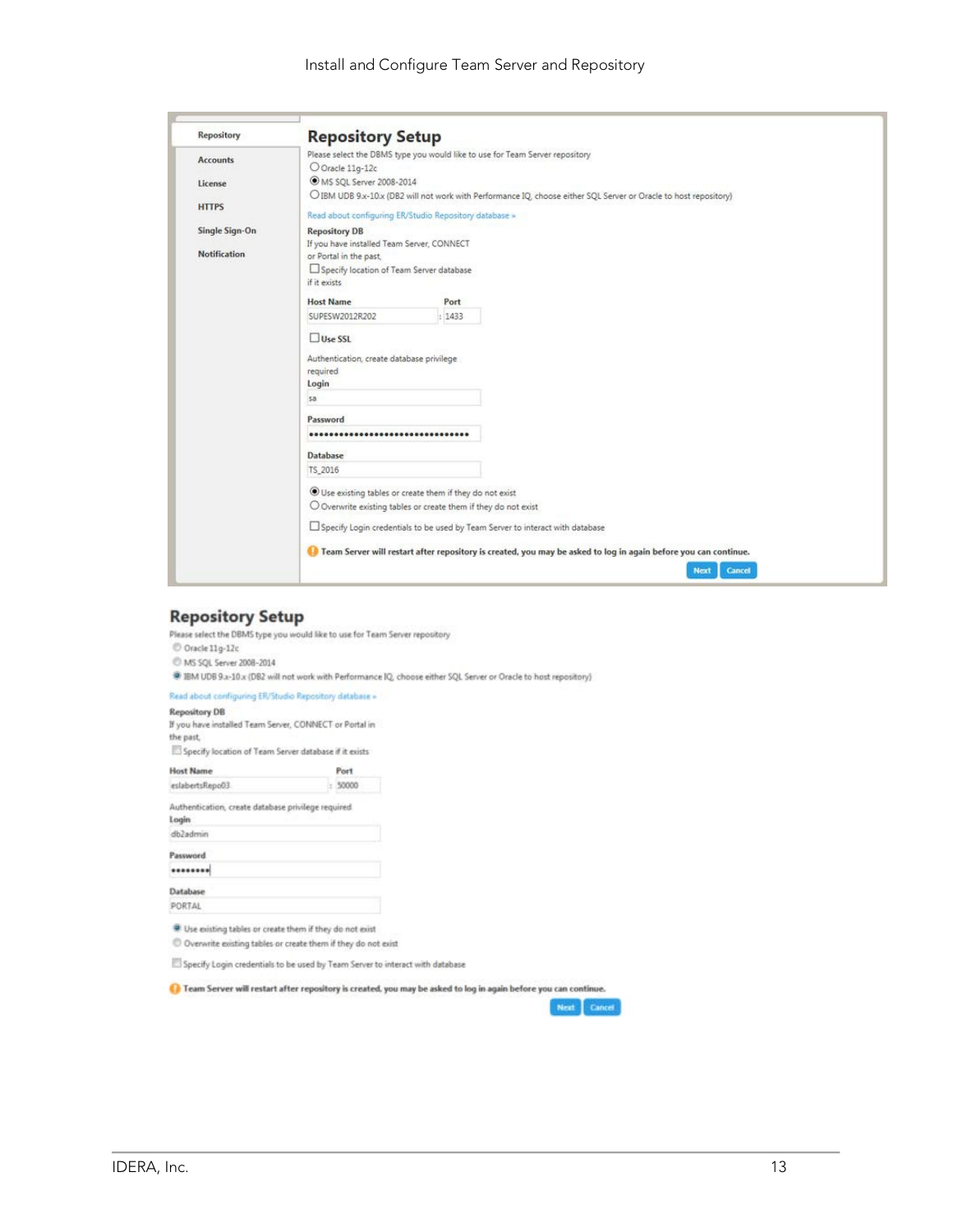|                                                                      |                                                                              | Install and Configure Team Server and Repository                                                                  |
|----------------------------------------------------------------------|------------------------------------------------------------------------------|-------------------------------------------------------------------------------------------------------------------|
| <b>Repository Setup</b>                                              |                                                                              |                                                                                                                   |
|                                                                      | Please select the DBMS type you would like to use for Team Server repository |                                                                                                                   |
| Oracle 11g-12c                                                       |                                                                              |                                                                                                                   |
| MS SQL Server 2008-2014                                              |                                                                              |                                                                                                                   |
|                                                                      |                                                                              | C IBM UDB 9.x-10.x (DB2 will not work with Performance IQ, choose either SQL Server or Oracle to host repository) |
| Read about configuring ER/Studio Repository database »               |                                                                              |                                                                                                                   |
| <b>Repository DB</b>                                                 |                                                                              |                                                                                                                   |
| If you have installed Team Server, CONNECT or Portal in              |                                                                              |                                                                                                                   |
| the past.                                                            |                                                                              |                                                                                                                   |
| Specify location of Team Server database if it exists                |                                                                              |                                                                                                                   |
| <b>Host Name</b>                                                     | Port                                                                         |                                                                                                                   |
| eslabertsRepo02                                                      | : 1521                                                                       |                                                                                                                   |
| Use Oracle Service Name                                              |                                                                              |                                                                                                                   |
| Authentication, create database privilege required                   |                                                                              |                                                                                                                   |
| Login                                                                |                                                                              |                                                                                                                   |
| PORTAL                                                               |                                                                              |                                                                                                                   |
| Password                                                             |                                                                              |                                                                                                                   |
|                                                                      |                                                                              |                                                                                                                   |
| Oracle SID                                                           |                                                                              |                                                                                                                   |
| orcl                                                                 |                                                                              |                                                                                                                   |
| Specify Oracle Client service name for ER/Studio                     |                                                                              |                                                                                                                   |
| Repository                                                           |                                                                              |                                                                                                                   |
| <sup>9</sup> Use existing tables or create them if they do not exist |                                                                              |                                                                                                                   |
|                                                                      | C Overwrite existing tables or create them if they do not exist              |                                                                                                                   |
|                                                                      |                                                                              |                                                                                                                   |

Specify Login credentials to be used by Team Server to interact with database

| Team Server will restart after repository is created, you may be asked to log in again before you can continue. |             |
|-----------------------------------------------------------------------------------------------------------------|-------------|
|                                                                                                                 | Next Cancel |

Note: If you want to just install the Repository, exit the configurator at this point and stop the Tomcat service (Team Server).

- 5. In the Accounts page:
	- 1. In the Windows User field, enter the name of a Windows user that Team Server can use to log into the system. The user account must have local administrative privileges. The name should be in the format "machine\_name\username".
	- 2. In the Password field, enter the password of the Windows user.
	- 3. Login credentials to be used by Team Server to interact with Repository (case-sensitive):
		- **EXEC** Leave it in blank to keep using Admin/Admin to log into ER/Studio Repository.
		- **If you want to modify the super user login to enter into ER/Studio** Repository, introduce the information. If the login does not exist, it will be created.
	- 4. Click **Next** to continue.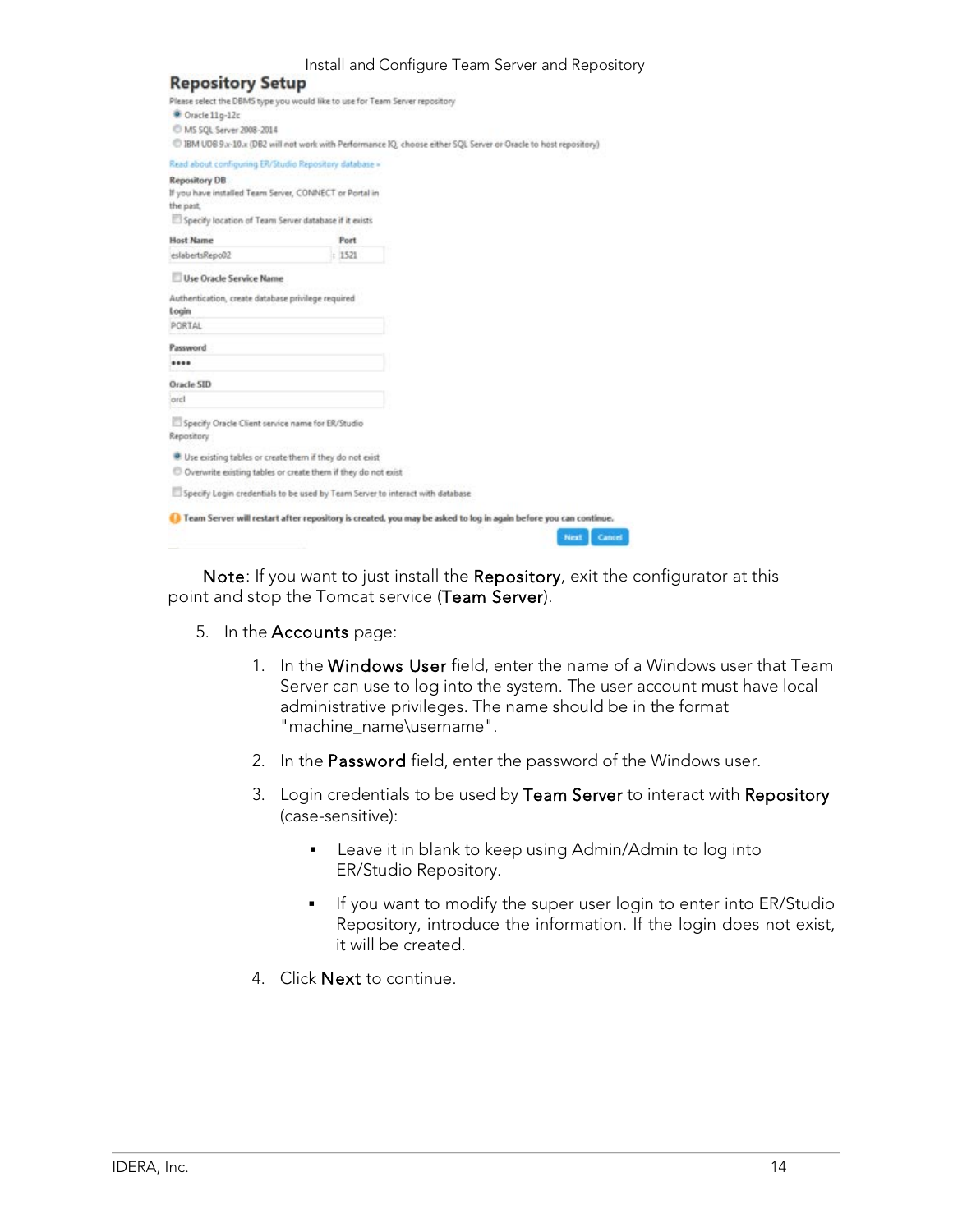| <b>Repository</b>   | <b>Windows Service Account</b>                                                                                                                                   |
|---------------------|------------------------------------------------------------------------------------------------------------------------------------------------------------------|
| <b>Accounts</b>     | Specify the user name and password that Team Server should run under. A valid user account is required.                                                          |
| License             | Windows User Access Control must be turned off in order for Team Server to work properly                                                                         |
| <b>HTTPS</b>        | Windows User (domain\user name)                                                                                                                                  |
|                     | lauraserver\LocalAdmin                                                                                                                                           |
| Single Sign-On      | Password                                                                                                                                                         |
|                     |                                                                                                                                                                  |
| <b>Notification</b> | ********************************<br><b>ER/Studio Model Repository Account</b>                                                                                    |
|                     | Have you changed the admin login password for ER/Studio Model Repository from Admin/Admin? If so specify updated<br>credentials.<br><b>Model Repository User</b> |
|                     | Admin                                                                                                                                                            |
|                     | <b>Model Repository Password</b>                                                                                                                                 |
|                     | ****************                                                                                                                                                 |
|                     | <b>Cancel</b><br><b>Next</b><br><b>Back</b>                                                                                                                      |

- 6. In the License page, you can register your licenses.
	- 1. In the EDN Login or Email Address field enter your existing Developer Network account. If you need a new user account, click Create Account. Fill in the required information.
	- 2. In the Password field, enter your EDN password.
	- 3. Specify the serial number to register in the Serial Number field.
	- 4. Click Next.

Note: If you have a license file, please use the Import from file button to register.

| Using your Embarcadero Developer Network (EDN) account you can retrieve your<br>purchased license or start a trial. |                |
|---------------------------------------------------------------------------------------------------------------------|----------------|
|                                                                                                                     |                |
|                                                                                                                     |                |
| <b>EDN Login or Email Address</b>                                                                                   |                |
| laura.munozembarcadero.com                                                                                          | Create         |
|                                                                                                                     | <b>Account</b> |
| **********                                                                                                          |                |
| <b>Serial Number</b>                                                                                                |                |
| QUEE-TILIDE-232POH-RL2                                                                                              |                |
| <b>Request Trial</b>                                                                                                |                |
|                                                                                                                     |                |
| Trouble connecting? Use Embarcadero Web Registration                                                                |                |
| <b>Import from file</b><br>Cancel<br><b>Next</b><br><b>Back</b>                                                     |                |
|                                                                                                                     | Password       |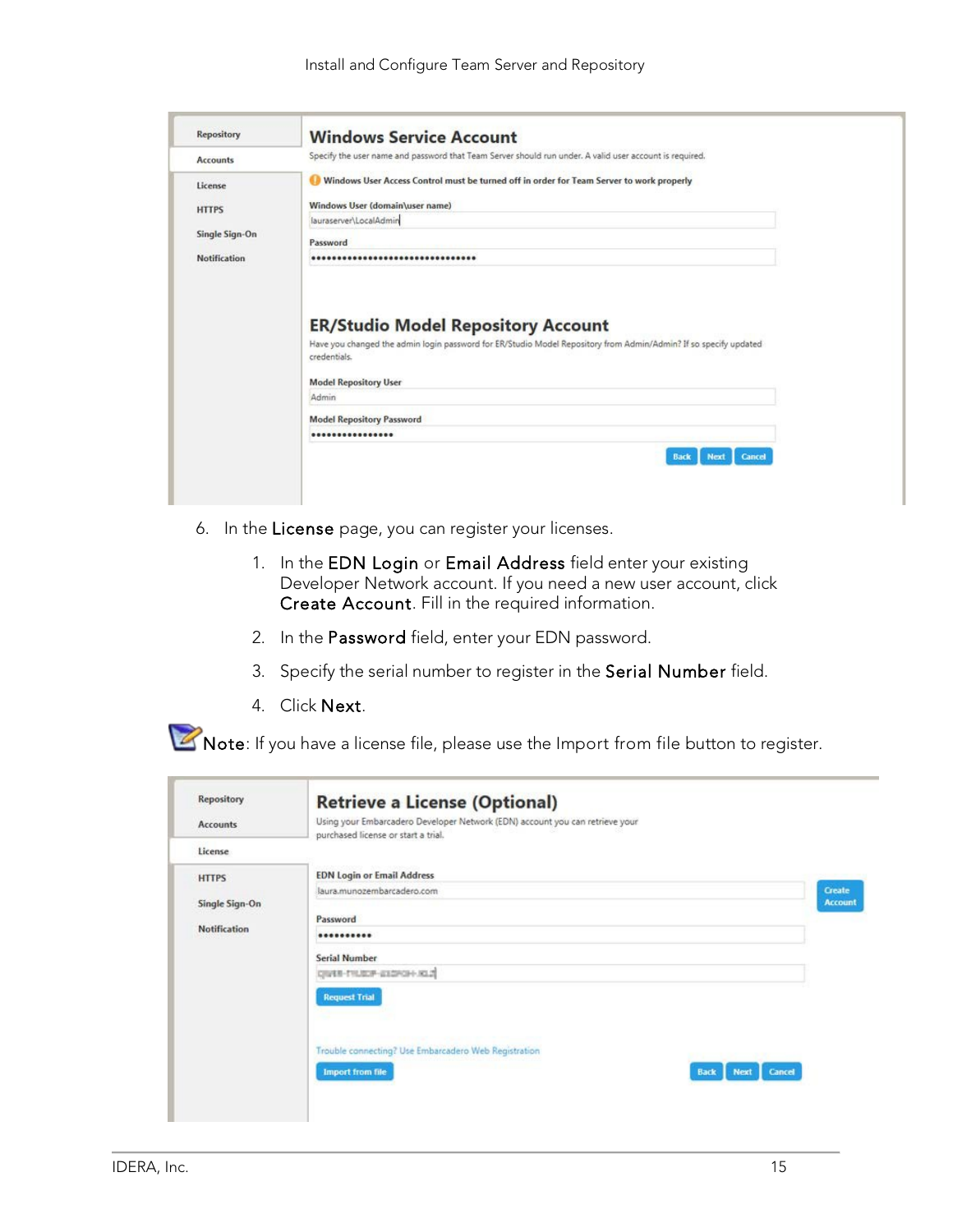- 7. In the HTTPS Setup page, you can optionally choose to enable HTTPS (SSL). It is recommended that you enable secure communications as this will keep your password transmissions secure.
	- 1. Optionally, select Enable Secure Communication (HTTPS) to enable it.
	- 2. If you do not have SSL set up on your server, you can click the Self-Signed button to walk you through the short wizard that will create a Keystore file allowing you to use encryption.
		- Fill out the fields of the *Self-Signed wizard* and click Generate. The Keystore file will be created in the location of your choosing.

| <b>Self-Signed Certificate</b>                               |          | $\mathcal{H}$ |
|--------------------------------------------------------------|----------|---------------|
| <b>Keystore Password</b>                                     |          |               |
| 000000                                                       |          |               |
| <b>Confirm Keystore Password</b>                             |          |               |
|                                                              |          |               |
| <b>First and Last Name</b>                                   |          |               |
| Laura Munoz                                                  |          |               |
| <b>Organizational Unit</b>                                   |          |               |
| Doc                                                          |          |               |
| <b>Organization Name</b>                                     |          |               |
| Embt                                                         |          |               |
| <b>City or Locality</b>                                      |          |               |
| Elche                                                        |          |               |
| <b>State or Province</b>                                     |          |               |
| Alicante                                                     |          |               |
| <b>Two-letter Country Code</b>                               |          |               |
| ES                                                           |          |               |
| <b>Path To Keystore File</b>                                 |          |               |
| C:\Embarcadero\Embarcadero Team Server 2016\connect.keystore |          |               |
|                                                              |          |               |
|                                                              | Generate | Cancel        |

- 3. If you already have SSL set up on your server, directly enter the information required.
- 4. Click Next.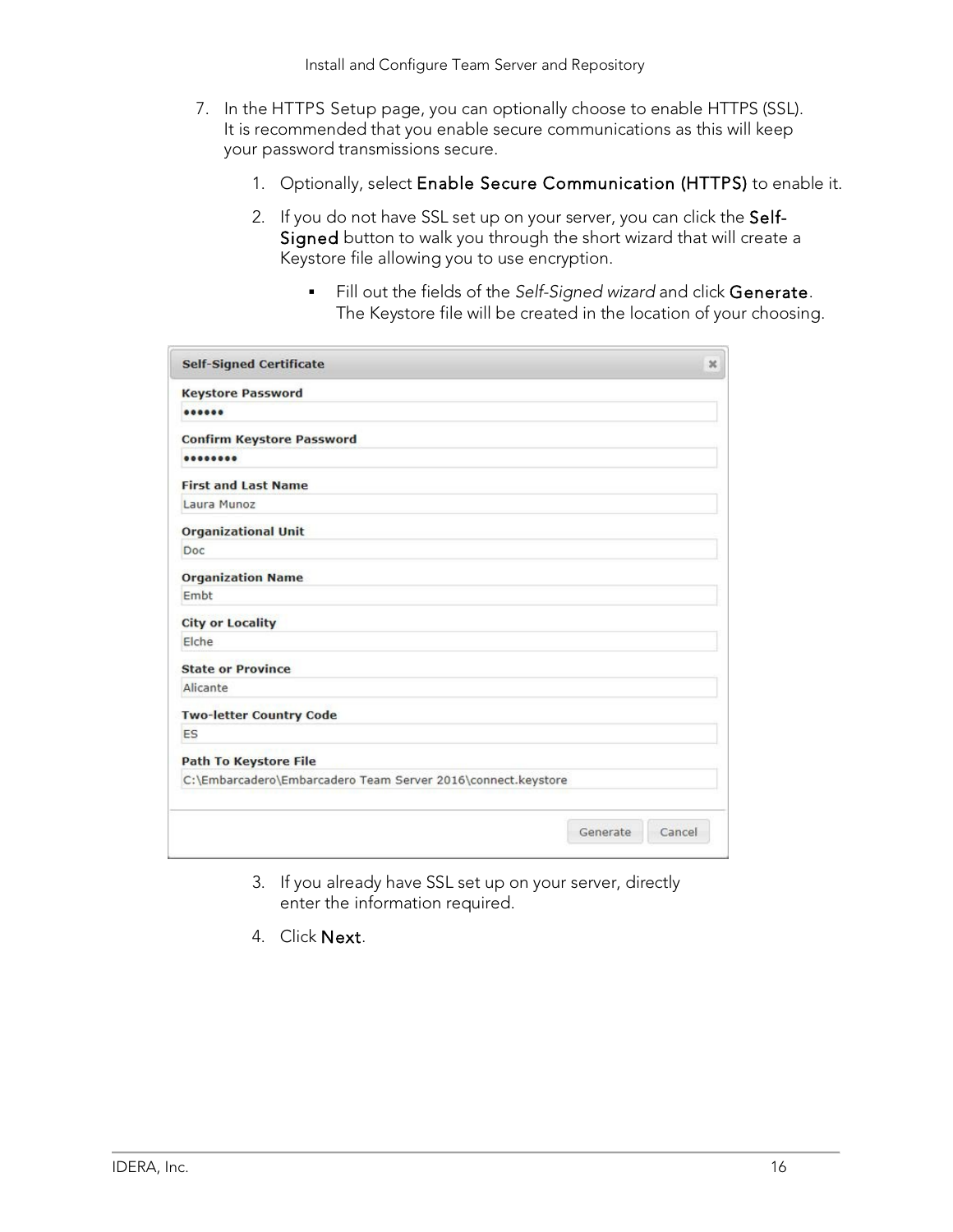| <b>Repository</b>   | <b>HTTPS Setup (Optional)</b>                                                                                                                                                               |
|---------------------|---------------------------------------------------------------------------------------------------------------------------------------------------------------------------------------------|
| <b>Accounts</b>     | It is recommended to protect communication via HTTPS (SSL). If you do not have a certificate for this machine or domain you can test secure<br>communication using self-signed certificate. |
| License             | Enable Secure Communication (HTTPS)                                                                                                                                                         |
| <b>HTTPS</b>        | <b>HTTPS Port</b>                                                                                                                                                                           |
| Single Sign-On      | 443                                                                                                                                                                                         |
| <b>Notification</b> | <b>Keystore Password</b>                                                                                                                                                                    |
|                     | 令<br>                                                                                                                                                                                       |
|                     | <b>Path To Keystore File</b>                                                                                                                                                                |
|                     | C:\Embarcadero\Embarcadero Team Server 2016\connect.keystore                                                                                                                                |
|                     | Self-Signed<br><b>Back</b><br>Cancel<br><b>Next</b>                                                                                                                                         |

- 8. In the Single Sign-On via LDAP page, optionally, check Use LDAP server for authentication to use the *Lightweight Directory Access* Protocol (LDAP) and enable the ability for users to log into Team [Server](http://docwiki.embarcadero.com/TeamServer/ERStudio/2016/en/Connecting_to_Team_Server) using their domain username and password. You can enable LDAP authentication anytime later:
	- 1. In the LDAP URL field, enter the URL of the server running LDAP.
	- 2. In the Manager DN field, enter the distinguished name for the user that is used to authenticate users. Team Server uses this to connect to the LDAP server and validate user credentials. For example, CN=administrator,CN=Users,DC=mydomain,DC=com.

Note: In this example, administrator has been used. In which case, Users is defined as a container rather than an organizational unit as is the Microsoft Active Directory default. Your user accounts may be in an organizational unit; in this case, you would specify it differently, for example, CN=user1,OU=sales,DC=mydomain,DC=com.

- 3. In the Manager Password field, enter the password for the administrative user.
- 4. In the Search Base DN field, enter the name of the root node in LDAP from which to search for users. For example, CN=Users,DC=mydomain,DC=com.
- 5. In the Search Attribute field, enter the attribute in LDAP holding the user's login name. For example, sAMAccountName (for ActiveDirectory).
- 6. In the Test User/Password field, enter the username and password of a sample user to attempt to authenticate against the LDAP server. The installer uses this information to validate the given LDAP information before moving to the next page.
- 7. Click Test Connection. If it is ok, this will enable the Next button.
- 8. Click Next.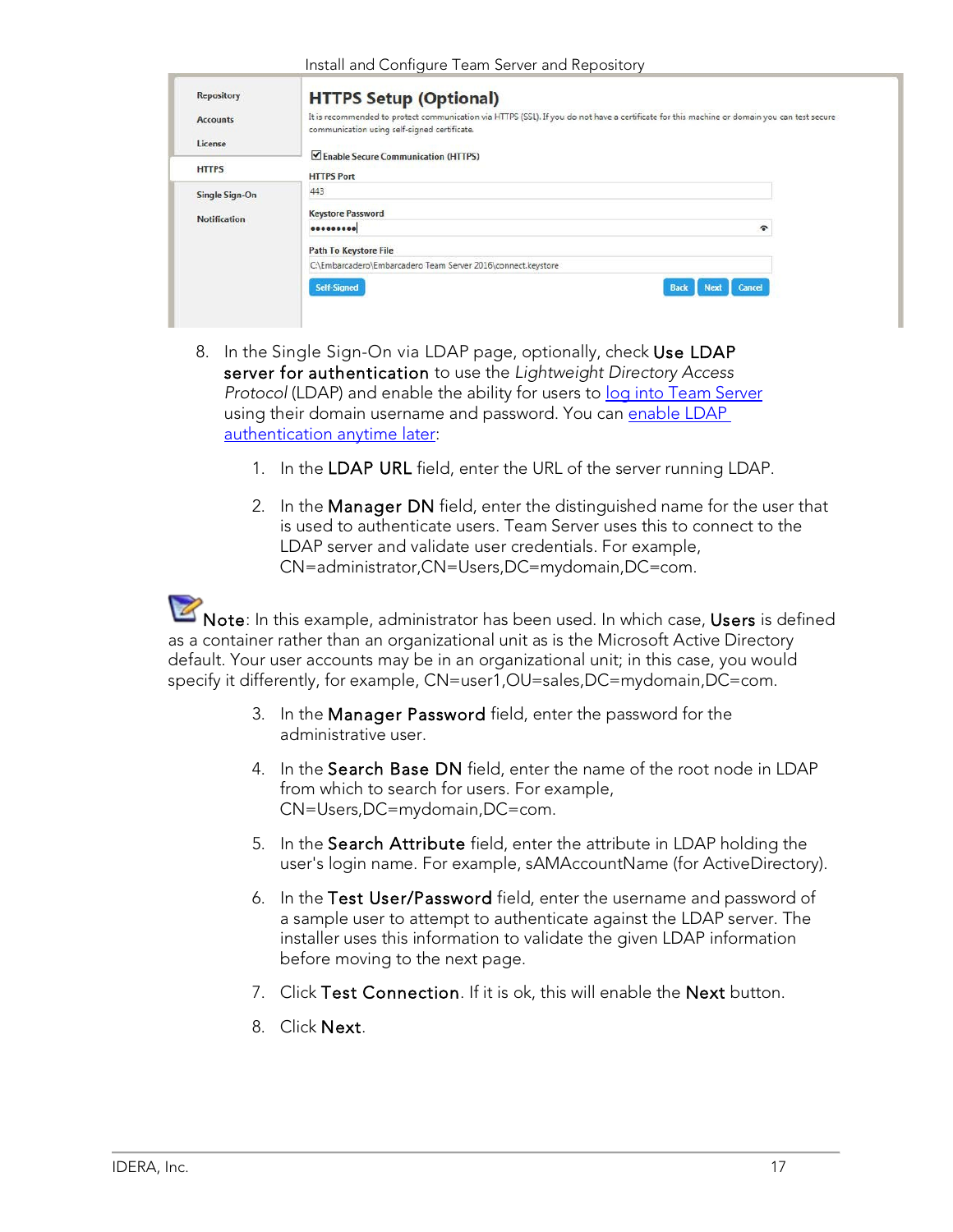| Install and Configure Team Server and Repository |  |  |
|--------------------------------------------------|--|--|
|--------------------------------------------------|--|--|

| Repository          | Single Sign-On via LDAP (Optional)                             |
|---------------------|----------------------------------------------------------------|
| <b>Accounts</b>     | Team Server can authenticate users via LDAP server.            |
| License             | Use LDAP server for authentication                             |
| <b>HTTPS</b>        | <b>LDAP URL</b>                                                |
|                     | Idap://10.10.1.110                                             |
| Single Sign-On      | Manager DN                                                     |
| <b>Notification</b> | cn=administrator, cn=users, dc=embarcadero, dc=com             |
|                     | <b>Manager Password</b>                                        |
|                     |                                                                |
|                     | Search Base                                                    |
|                     | dc=embarcadero, dc=com                                         |
|                     | <b>Search Attribute</b>                                        |
|                     | sAMAccountName                                                 |
|                     | <b>Test User</b>                                               |
|                     | lauram                                                         |
|                     | <b>Test Password</b>                                           |
|                     | <br>$\widehat{\phantom{a}}$                                    |
|                     | <b>Test connection</b><br><b>Back</b><br>Next<br><b>Cancel</b> |
|                     |                                                                |

- 9. In the Notification Enablement page, optionally, check Enable Email Notifications via SMTP to allow users to send search results and reports by email directly from Team Server. You can enable notifications anytime later:
	- 1. In the Email Address field, enter the email address that you want to use as the sender of the emails sent from Team Server. You may want to prepare a special email address on your email server for this purpose.
	- 2. In the Server/Port field, enter the host name of the email server (for example, "mail"), the fully qualified network name (for example: "mail.example.com"), or the IP address (for example: "10.10.23.250") and the port number where the email server is listening. The default port is 25.
	- 3. Optionally, check "Requires Authentication" if your email server requires authentication. When you check this option, the User Name and Password fields are highlighted. Fill them with the required values to authenticate Team Server against your STMP server.
	- 4. Click Next.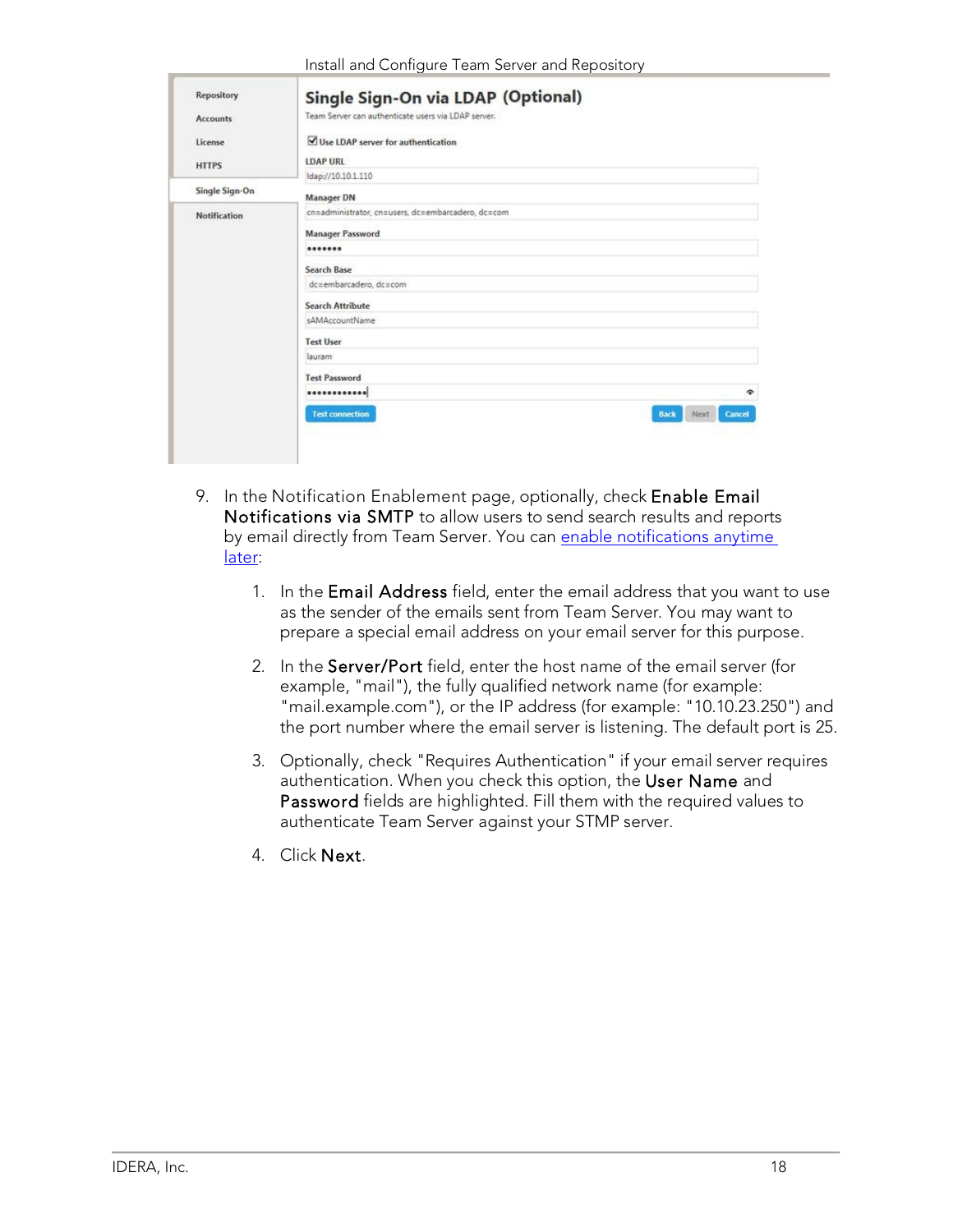| Repository          | <b>Notification Enablement (Optional)</b>                                                   |                                 |  |
|---------------------|---------------------------------------------------------------------------------------------|---------------------------------|--|
| <b>Accounts</b>     | Enable Email Notifications via SMTP                                                         |                                 |  |
| License             | Team Server can use SMTP to send notifications and alerts to users.<br><b>Email Address</b> |                                 |  |
| <b>HTTPS</b>        | teamserver@escmlauram02.com                                                                 |                                 |  |
| Single Sign-On      | <b>Server</b>                                                                               | Port                            |  |
|                     | 192.168.95.110                                                                              | 25                              |  |
| <b>Notification</b> | $\Box$ Use TLS<br>Requires Authentication<br><b>User Name</b>                               |                                 |  |
|                     | teamserver                                                                                  |                                 |  |
|                     | Password                                                                                    |                                 |  |
|                     |                                                                                             | ۰                               |  |
|                     |                                                                                             | <b>Finish</b><br>Cancel<br>Back |  |
|                     |                                                                                             |                                 |  |

10. In the Migration page, you perform the data migration during an upgrade. Click the Start button for this purpose. You can load or save the log file generated by clicking Load log file.

| Repository          | <b>Migration</b>                                                                                                                                             |
|---------------------|--------------------------------------------------------------------------------------------------------------------------------------------------------------|
| <b>Accounts</b>     | Status:                                                                                                                                                      |
| License             | Migration of data started<br>Update of Portal Users started<br>Portal Users have been updated                                                                |
| <b>HTTPS</b>        | Sync of repository diagrams started<br>Comments from Repository step started for the diagram Adventure Works.dm1                                             |
| Single Sign-On      | Comments from Repository step finished for the diagram Adventure Works.dm1<br>Comments from Repository step started for the diagram AOE2.dm1                 |
| <b>Notification</b> | Comments from Repository step finished for the diagram AOE2.dm1<br>Comments from Repository step started for the diagram Model1.DM1                          |
| Migration           | Comments from Repository step finished for the diagram Model1.DM1<br>Comments from Repository step started for the diagram AOE3.dm1                          |
|                     | Comments from Repository step finished for the diagram AOE3.dm1<br>Comments from Repository step started for the diagram All objects_diagram_adding_BDOs.dm1 |
|                     | Comments from Repository step finished for the diagram All_objects_diagram_adding_BDOs.dm1<br>search index update started                                    |
|                     | count of indexed objects 760<br>--------------                                                                                                               |
|                     |                                                                                                                                                              |
|                     |                                                                                                                                                              |
|                     |                                                                                                                                                              |
|                     |                                                                                                                                                              |
|                     |                                                                                                                                                              |
|                     |                                                                                                                                                              |
|                     |                                                                                                                                                              |
|                     | <b>Load log file</b><br>Start                                                                                                                                |

Note: Please note that the configurator will show Migration tab only if you are upgrading.

Team Server and Repository are now installed and configured on your system.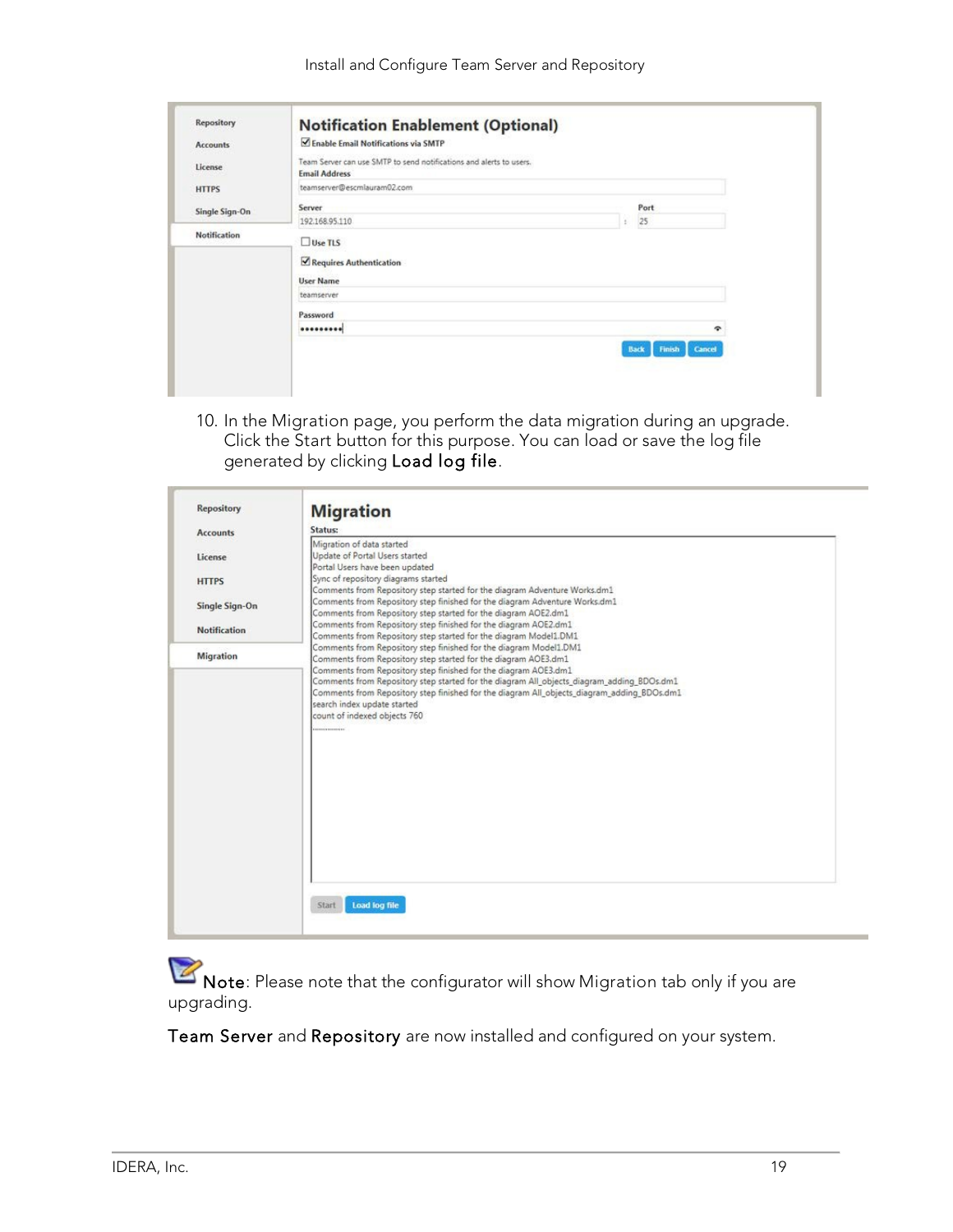#### Modify Configuration

You can modify the configuration at any moment:

- o Use Configure Team Server. From Windows: Start > All Programs > Team Server 2016 > Configure Team Server.
- o Select My Setting > Configurator once you are logged as Admin in Team Server.

- o Tomcat [Configuration](http://docwiki.embarcadero.com/TeamServer/ERStudio/2016/en/Tomcat_Configuration_Application) Application
- o [Upgrading Team](http://docwiki.embarcadero.com/TeamServer/ERStudio/2016/en/Upgrading_Team_Server_and_Repository) Server and Repository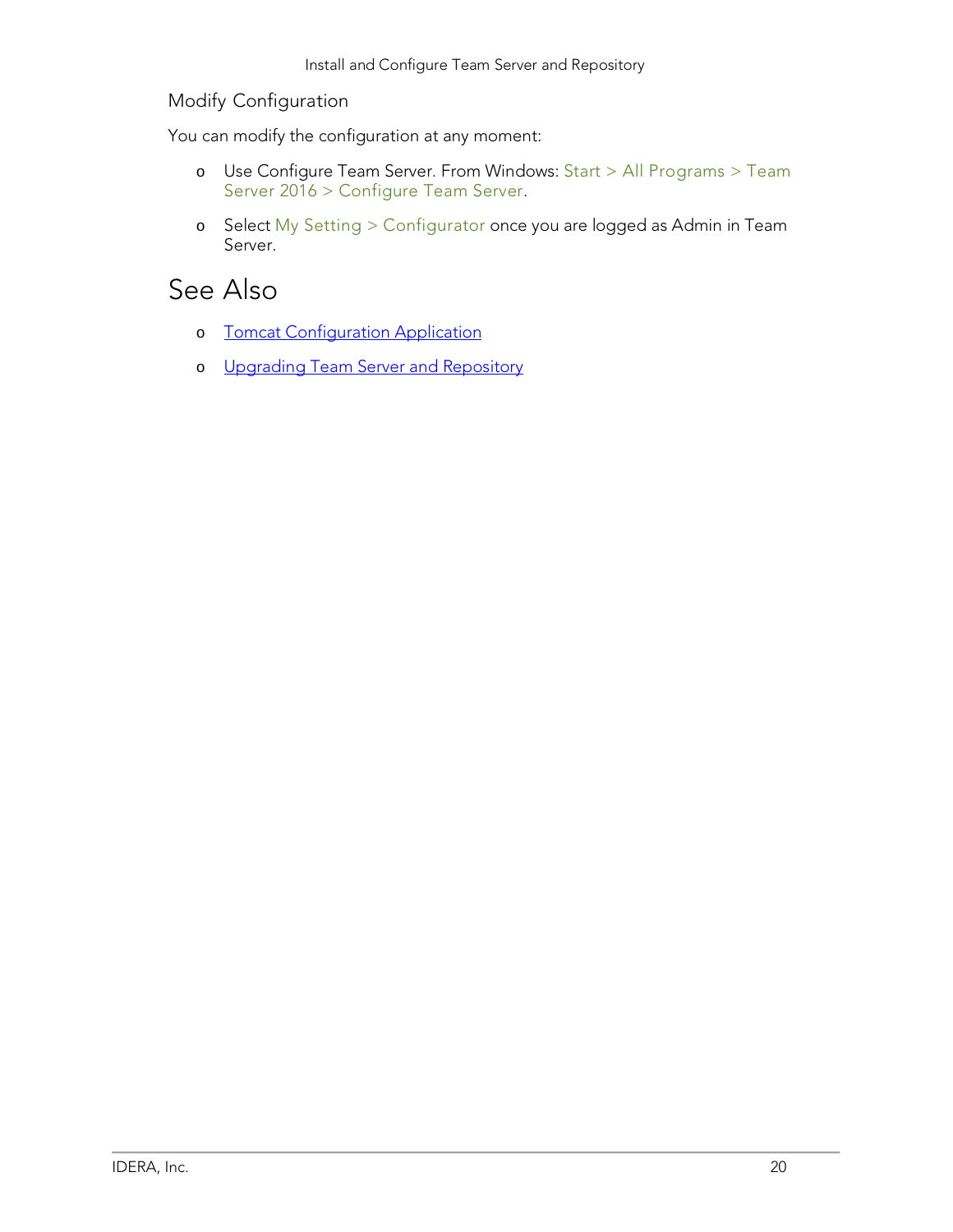# Upgrading Team Server and Repository

This Upgrade Guide provides important information regarding the process of upgrading from previous versions using the new Team Server installer which includes Repository.

Note: Please note that with this new installer, Repository and Team Server will be installed on the same server machine. If in your current installation they are on separate machines, please be sure to uninstall both before upgrading. Run the upgrade on the machine that was previously running Team Server.

## Preparing the Upgrade

#### Repository User Preparations

- 1. Ensure you have backed up all your .dm1 files.
- 2. Check in all your diagrams and objects. If you try to check in a file from the previous version with the same name as a current file, the current file will become corrupted.
- 3. Rename all local copies of Repository diagrams in the active file directory as follows:
	- 1. Choose Repository > Options.
	- 2. Make note of the Active File Directory.
	- 3. Switch to the Windows Explorer and rename all the diagrams in the Active File Directory in order to protect them of being overwritten. Example: *Backup\_DiagramName.dm1*.

#### Repository Administrator Preparations

- 1. Ensure no one is logged into the Repository.
- 2. Backup the current Repository database.

 $\blacktriangle$  Note: If you are upgrading from a Repository version prior to 4.0, you can delete the C:\Program Files\IDERA\Repository\Data directory. This directory is not used with Repository versions 4.0 and later.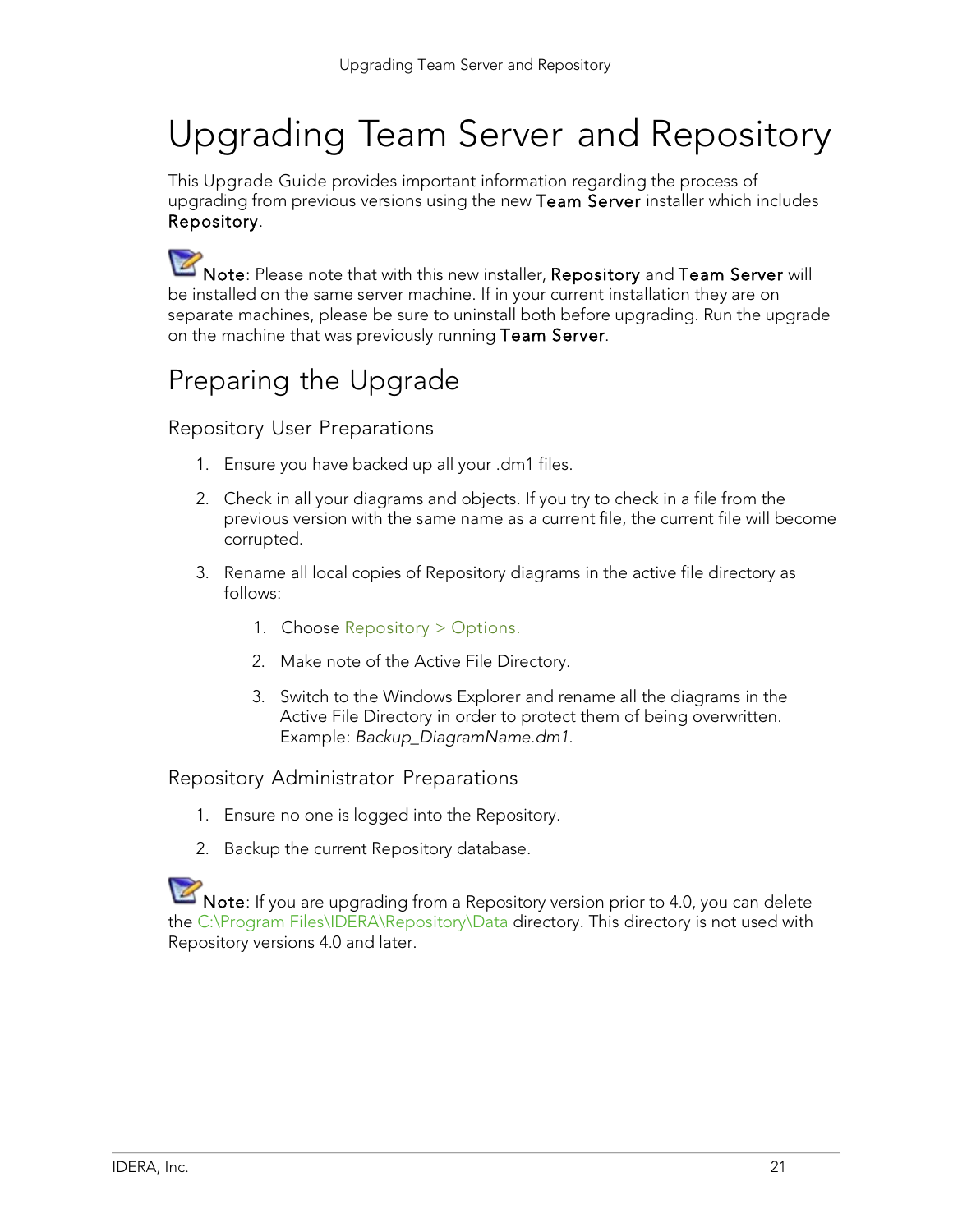Upgrading from Team Server 4.0.x, CONNECT 3.0.x or ER/Studio Portal 2.0.x

Make a copy of the license files, for example: license.txt, ao 12345678.txt or .slip until the upgrade has completed. Then copy to the license folder in the installation directory of the new Team Server installation folder.

Depending on your installation location, you can find the license file in the program directory. For example: C:\IDERA\ERStudio Portal 2.0\license

- o If you have already used the uninstaller, you may also have a license backup in the following location:
	- 32-bit Windows: C:\Program Files (x86)\Common Files\ersEnterprisePortalBackup\license
	- 64-bit Windows: C:\Program Files\Common Files\ersEnterprisePortalBackup\license

After copying over the license txt file to the license folder within the installation folder of Team Server, log into Team [Server](http://docwiki.embarcadero.com/TeamServer/ERStudio/2016/en/Connecting_to_Team_Server) as Admin, select My Settings > Admin > Licenses and click Refresh for Team Server to recognize your licenses.

Note: We always recommend backing up your data before starting the process. You may have to back up your database and, for Team Server and Connect, export your [Glossaries](http://docwiki.embarcadero.com/TeamServer/ERStudio/2016/en/Glossaries) and [Terms.](http://docwiki.embarcadero.com/TeamServer/ERStudio/2016/en/Terms)

[Uninstall](http://docwiki.embarcadero.com/TeamServer/ERStudio/2016/en/Uninstalling_ER/Studio_Team_Server) the previous version.

### Upgrades scenarios

First of all, **prepare** the upgrade for any scenario.

Upgrades from Team Server 2016 (16.x) which includes Repository 7.0.1

- 1. Uninstall Team Server 2016 (16.x).
- 2. Install Team Server 2016 (16.1.4).

#### Upgrades from Repository 7.0.X (Standalone)

- 1. Uninstall Repository 7.0.X.
- 2. Install Team Server 2016 (16.1.4).
- 3. On the [repository](http://docwiki.embarcadero.com/TeamServer/ERStudio/2016/en/Install_and_Configure_Team_Server_and_Repository#Repository_Setup) setup page, if you were also using Team Server 4.0 or previous, select Specify location for Team Server database..., this will expand the information fields to the ones explained here.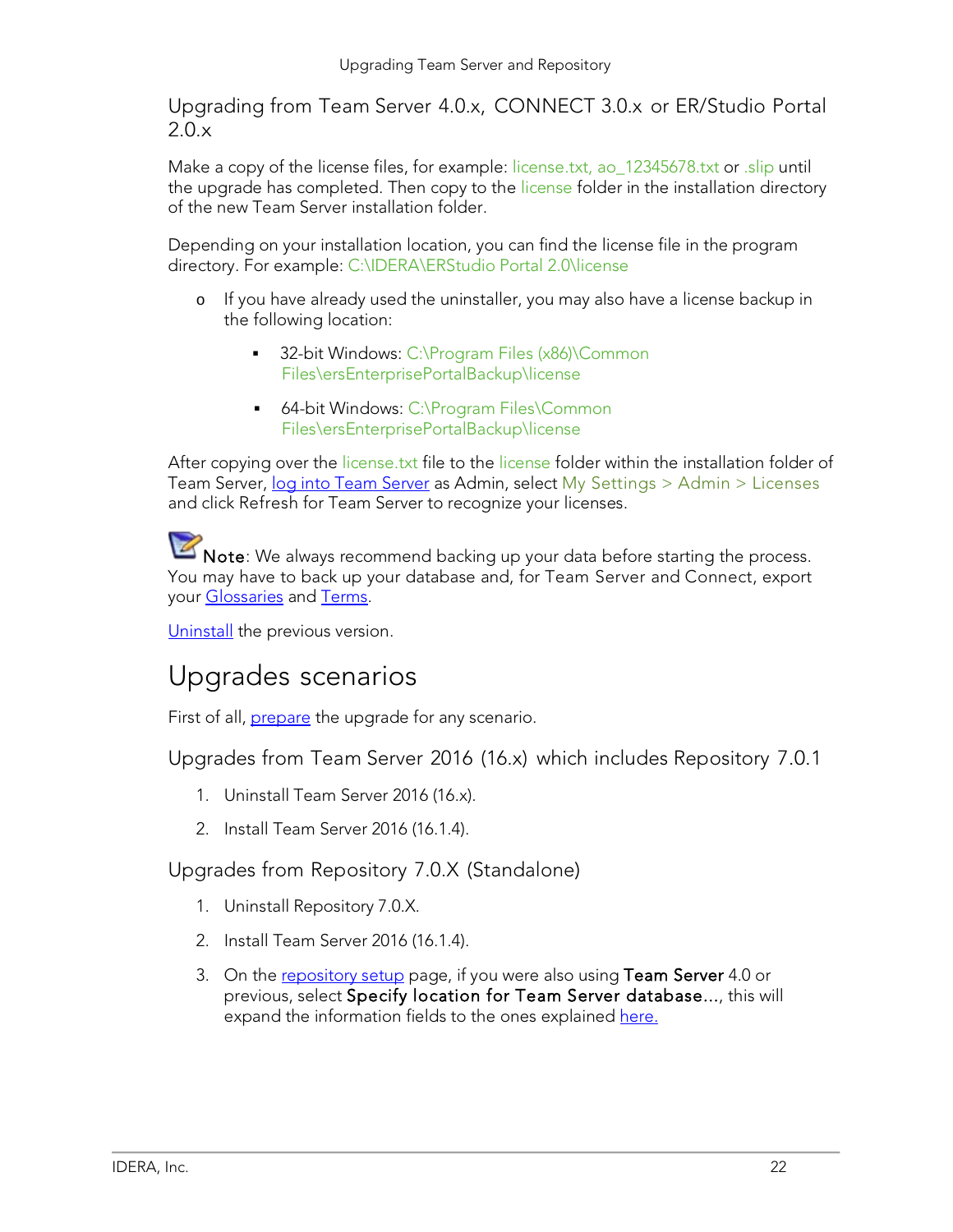Upgrades from Repository prior to 6.5/6.6/6.7 (Standalone) and Team Server 4.0 or previous

- 1. The Repository upgrade must be done incrementally from one major version to the next until the target version is reached. You cannot skip major versions during the Repository upgrade as the installer for each major version only contains the database changes between the new version and the previous one.
	- For example: When upgrading from earlier versions, such as from 5.5, you must first upgrade the Repository to version 6.0 using the repository 6.0 installer, uninstall version 6.0, then upgrade to 6.7 using the Repository 6.7 installer then, unistall and install 7.0.1. Each time you install a major version it will update the database.
- 2. Install Team Server 2016 (16.1.4).
- 3. On the [repository](http://docwiki.embarcadero.com/TeamServer/ERStudio/2016/en/Install_and_Configure_Team_Server_and_Repository#Repository_Setup) setup page, if you were also using Team Server 4.0 or previous, select Specify location for Team Server database..., this will expand the information fields to the ones explained here.

### Upgrade Configuration

- If you are upgrading from Team Server 2016 (16.x) you already have one unique combined database, directly follow the steps on the [repository](http://docwiki.embarcadero.com/TeamServer/ERStudio/2016/en/Install_and_Configure_Team_Server_and_Repository#Repository_Setup) setup.
- If you have installed Team Server XE7 or any previous version including CONNECT or Portal, you need to specify the information to connect to its database. The new installer will copy the Team Server database tables into the Repository database, after which both Repository and Team Server Web will share the same database. Please first read the Database Server Requirements.
- 1. Check the [repository](http://docwiki.embarcadero.com/TeamServer/ERStudio/2016/en/Install_and_Configure_Team_Server_and_Repository#Repository_Setup) setup and introduce repository database information.
- 2. Select Specify location for Team Server database..., this will expand the information fields to include Team Server database information.
- 3. Fill the fields with the Team Server database information with the same structure than you have introduced previously for repository database.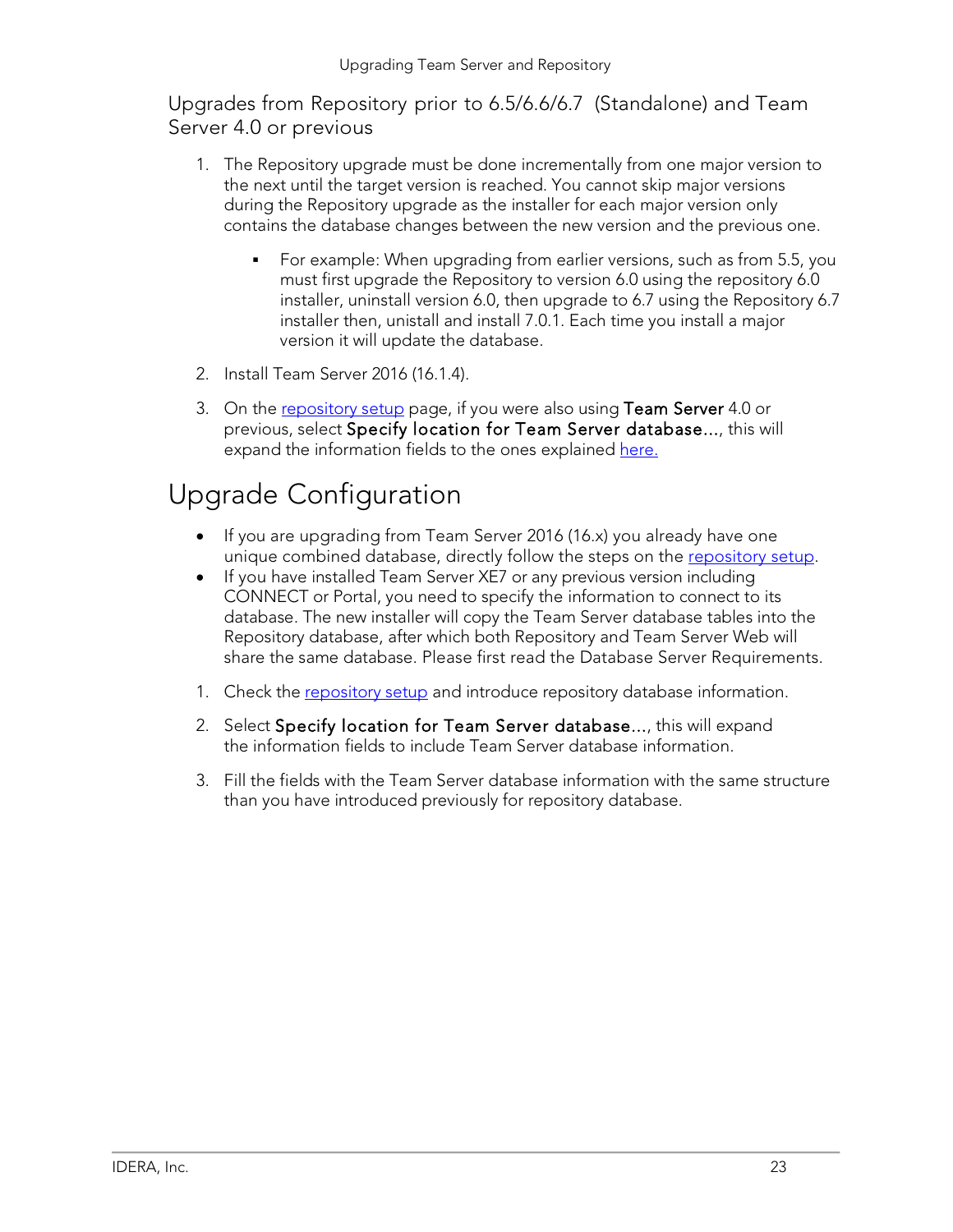#### Upgrading Team Server and Repository

| Read about configuring ER/Studio Repository database »                                                                                                                                                                                                                                                                                                                                                                               |      |
|--------------------------------------------------------------------------------------------------------------------------------------------------------------------------------------------------------------------------------------------------------------------------------------------------------------------------------------------------------------------------------------------------------------------------------------|------|
| <b>Report DB</b><br><b>Repository DB</b><br>If you have installed Team Server, CONNECT or Portal in<br>If you originally installed Portal with a separate Solution<br>database.<br>the past,<br>Specify location of Team Server database if it exists<br>Specify location of Solution database if it exists<br>Team Server database will be merged into Model<br><b>Host Name:Port</b><br>Repository, after which it can be removed. |      |
| 1433<br>ESVMLAURAM01W7X\SQLEXPRESS<br><b>Host Name:Port</b>                                                                                                                                                                                                                                                                                                                                                                          |      |
| Use SSL<br>ESVMLAURAM01W7X\SQLEXPRESS                                                                                                                                                                                                                                                                                                                                                                                                | 1433 |
| Authentication, create database privilege required<br>Use SSL<br>Login                                                                                                                                                                                                                                                                                                                                                               |      |
| Authentication, create database privilege required<br>sa                                                                                                                                                                                                                                                                                                                                                                             |      |
| Login<br>Password<br>sa                                                                                                                                                                                                                                                                                                                                                                                                              |      |
|                                                                                                                                                                                                                                                                                                                                                                                                                                      |      |
| Password<br>Database<br>                                                                                                                                                                                                                                                                                                                                                                                                             |      |
| Combined                                                                                                                                                                                                                                                                                                                                                                                                                             |      |
| <b>Database</b>                                                                                                                                                                                                                                                                                                                                                                                                                      |      |
| TeamServer403                                                                                                                                                                                                                                                                                                                                                                                                                        |      |

Use existing tables or create them if they do not exist

O Overwrite existing tables or create them if they do not exist

Login credentials to be used by Team Server to interact with database

· If login does not exist it will be created

· Leave blank to use database admin

- 4. If your Portal installation was using a separate Solution database, select Specify the location of Solution database....
- 5. Specify Portal Solution database details so the tables can also be copied to the Repository database.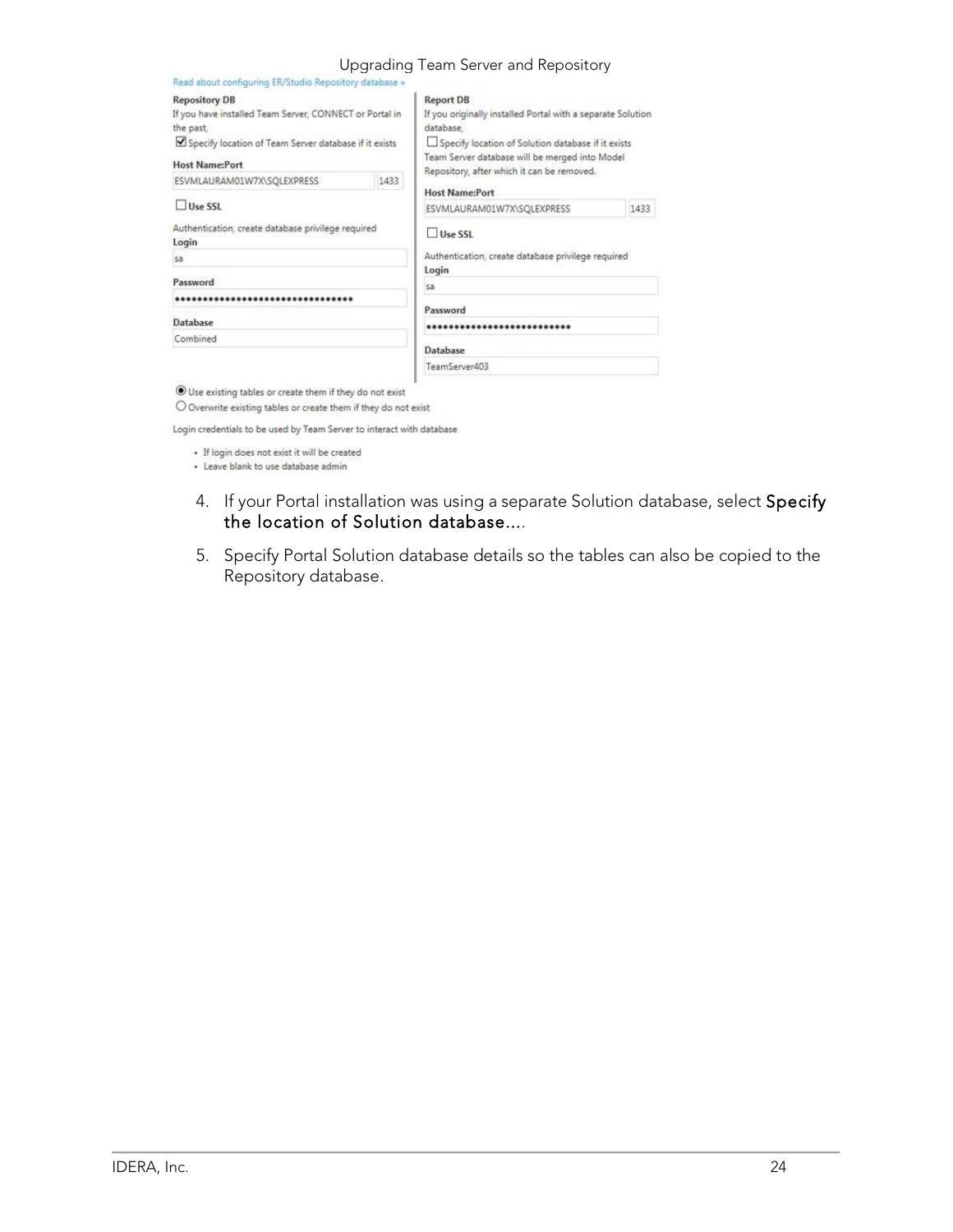| <b>Repository DB</b><br><b>Report DB</b><br>If you have installed Team Server, CONNECT or Portal in<br>If you originally installed Portal with a separate Solution<br>database.<br>the past.<br>Specify location of Solution database if it exists<br>Specify location of Team Server database if it exists<br>Team Server database will be merged into Model<br><b>Host Name:Port</b> |      |                                                                                                              | <b>Solution DB</b><br><b>Host Name:Port</b> |                                                             |      |
|----------------------------------------------------------------------------------------------------------------------------------------------------------------------------------------------------------------------------------------------------------------------------------------------------------------------------------------------------------------------------------------|------|--------------------------------------------------------------------------------------------------------------|---------------------------------------------|-------------------------------------------------------------|------|
|                                                                                                                                                                                                                                                                                                                                                                                        |      | Repository, after which it can be removed.                                                                   |                                             | ESVMLAURAM01W7X\SQLEXPRESS                                  | 1433 |
|                                                                                                                                                                                                                                                                                                                                                                                        |      |                                                                                                              |                                             | Use SSL                                                     |      |
| ESVMLAURAM01W7X\SQLEXPRESS                                                                                                                                                                                                                                                                                                                                                             | 1433 | <b>Host Name:Port</b>                                                                                        |                                             | Authentication, create database privilege required<br>Login |      |
| Use SSL                                                                                                                                                                                                                                                                                                                                                                                |      | ESVMLAURAM01W7X\SQLEXPRESS<br>1433<br>Use SSL<br>Authentication, create database privilege required<br>Login |                                             | sa                                                          |      |
| Authentication, create database privilege required<br>Login                                                                                                                                                                                                                                                                                                                            |      |                                                                                                              |                                             | Password<br>************<br><b>Database</b>                 |      |
| 5a                                                                                                                                                                                                                                                                                                                                                                                     |      |                                                                                                              |                                             |                                                             |      |
| Password                                                                                                                                                                                                                                                                                                                                                                               |      | 5a                                                                                                           |                                             | <b>SolDB</b>                                                |      |
|                                                                                                                                                                                                                                                                                                                                                                                        |      | Password                                                                                                     |                                             |                                                             |      |
| <b>Database</b>                                                                                                                                                                                                                                                                                                                                                                        |      |                                                                                                              |                                             |                                                             |      |
| Combined                                                                                                                                                                                                                                                                                                                                                                               |      | Database                                                                                                     |                                             |                                                             |      |
|                                                                                                                                                                                                                                                                                                                                                                                        |      | RepDB                                                                                                        |                                             |                                                             |      |
| Use existing tables or create them if they do not exist<br>O Overwrite eviting tables or create them if they do not evist.                                                                                                                                                                                                                                                             |      |                                                                                                              |                                             |                                                             |      |

Login credentials to be used by Team Server to interact with database

· If login does not exist it will be created

· Leave blank to use database admin

Note for Oracle: Once the upgrade is done, the alias in the tnsnames file must be updated to point the new database server in case you had Team Server and Repository old databases in different machines.

Note for DB2: Once the upgrade is done, create a System DSN with the ODBC Data Source Administrator to point the new database server in case you had Team Server and Repository old databases in different machines.

### Finishing the Upgrade

- 1. Perform the [migration](http://docwiki.embarcadero.com/TeamServer/ERStudio/2016/en/Install_and_Configure_Team_Server_and_Repository#Migration) process.
- 2. [Update](http://docwiki.embarcadero.com/TeamServer/ERStudio/2016/en/Updating_the_Search_Index) the search index.
- 3. [Update](http://docwiki.embarcadero.com/TeamServer/ERStudio/2016/en/Updating_Reports) reports.
- 4. Click Update Solution [Repository](http://docwiki.embarcadero.com/TeamServer/ERStudio/2016/en/Repository_Management) in My Settings > Admin > Repository [Management.](http://docwiki.embarcadero.com/TeamServer/ERStudio/2016/en/Repository_Management)



Note: Wait until a message of successful update appears.

5. Once the Team Server upgrade is complete, you should upgrade your diagrams with the latest version of **ER/Studio Data Architect**.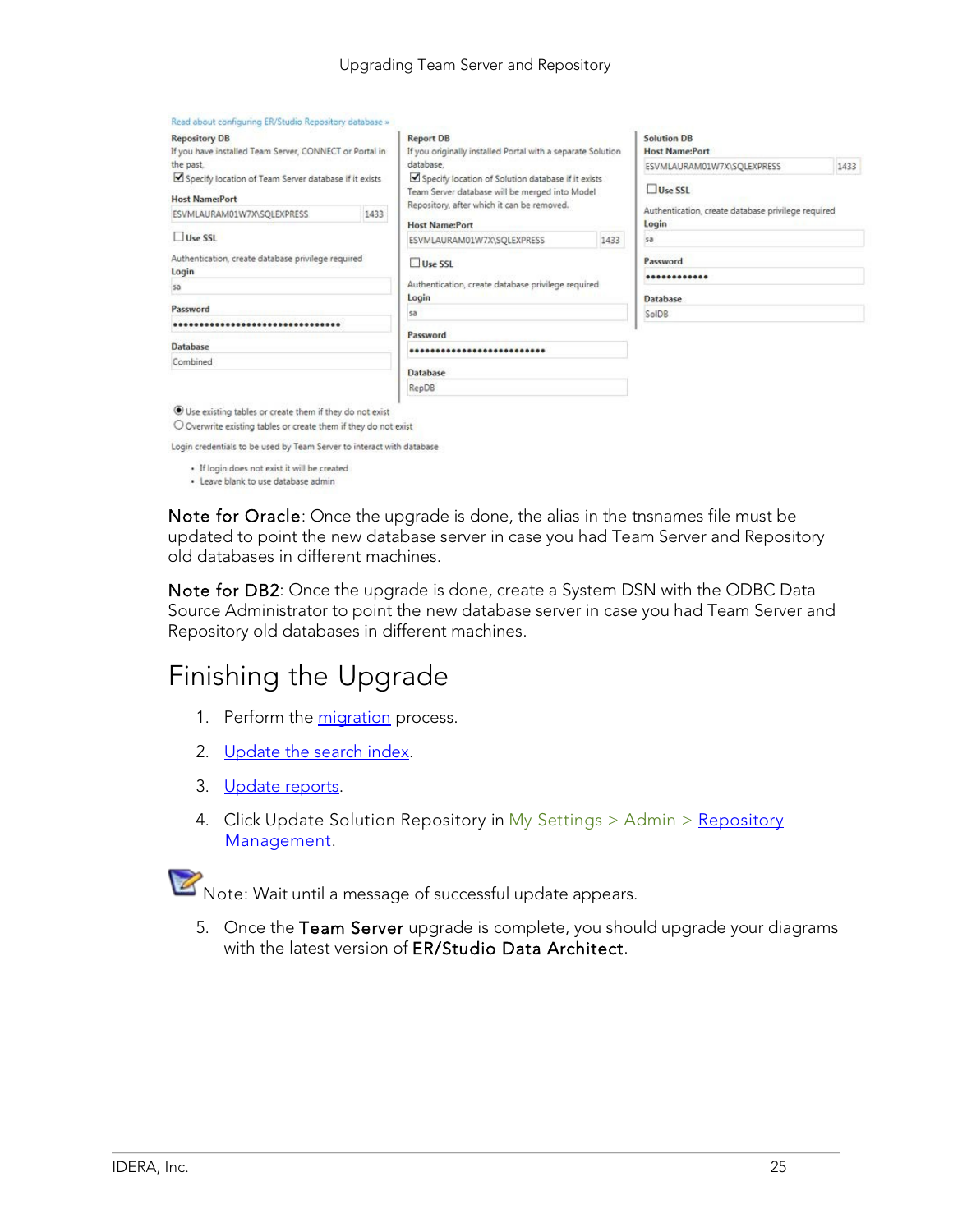### Important Notes

- o Always back up databases before upgrading.
- o Upgrading diagrams can be time consuming and memory intensive. The number and size of the diagrams managed in the upgrade dictates how long the upgrade process takes.
- o Regardless of the process that you must follow to back up your licenses, which depends on the previous version that you are upgrading from and other factors, after you restore your licenses in your new installation, you must [log in](http://docwiki.embarcadero.com/TeamServer/ERStudio/2016/en/Connecting_to_Team_Server) as a [super](http://docwiki.embarcadero.com/TeamServer/ERStudio/2016/en/Overview_of_User_Roles#Super_User) [user](http://docwiki.embarcadero.com/TeamServer/ERStudio/2016/en/Overview_of_User_Roles#Super_User) and use the [Manage](http://docwiki.embarcadero.com/TeamServer/ERStudio/2016/en/Manage_Users) Users page to assign different types of available licenses to your users.

- o Install and Configure Team Server and [Repository](http://docwiki.embarcadero.com/TeamServer/ERStudio/2016/en/Install_and_Configure_Team_Server_and_Repository)
- o [Uninstalling](http://docwiki.embarcadero.com/TeamServer/ERStudio/2016/en/Uninstalling_Team_Server) Team Server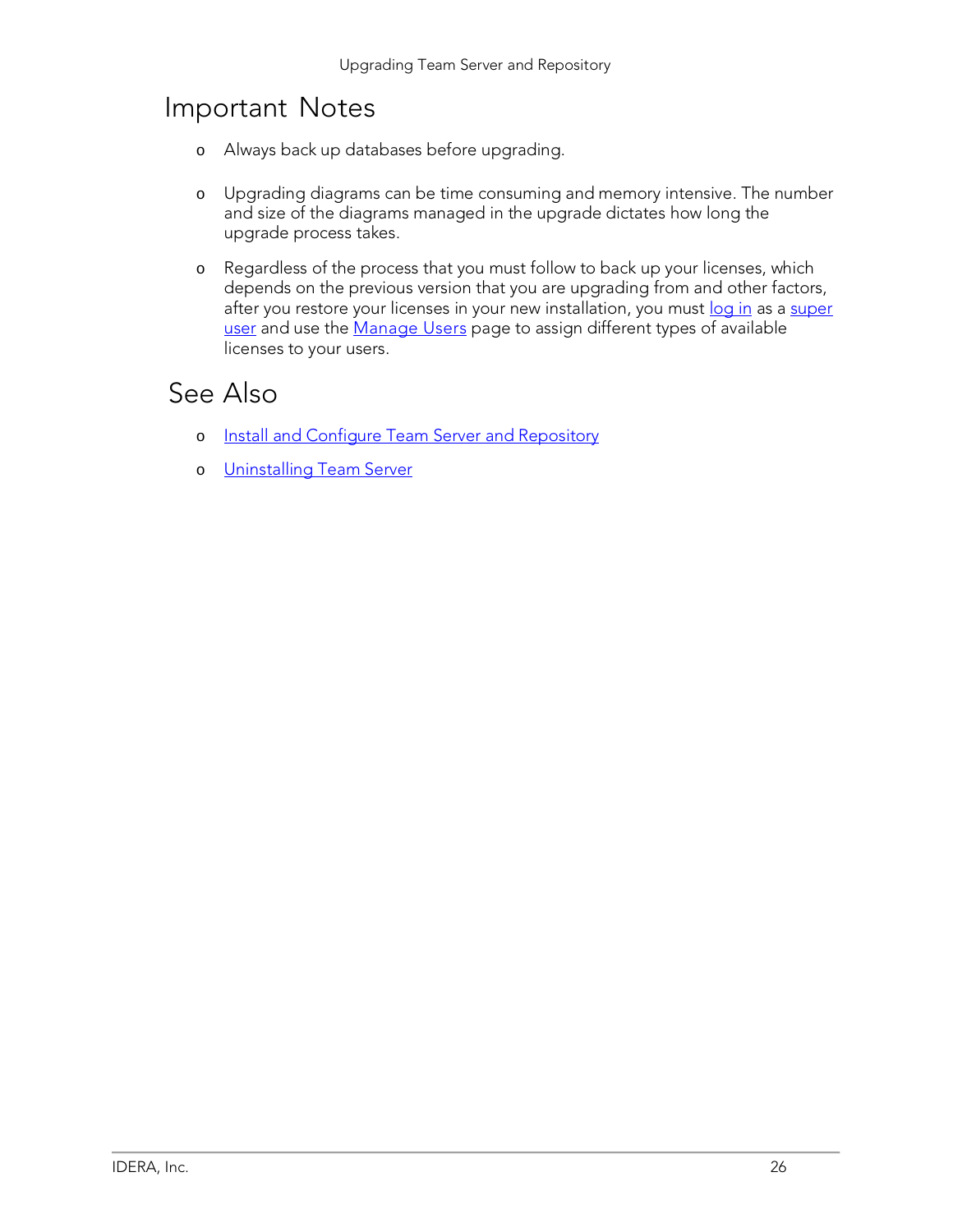# Updating the Search Index

To update the search index:

- o Select My Settings > Admin > Repository [Management.](http://docwiki.embarcadero.com/TeamServer/ERStudio/2016/en/Repository_Management)
- o Click Update Search Index ( ).
- o Click OK on the confirmation dialog that appears.

A dialog box appears confirming that Team Server successfully completed the task.

- o [Configuring](http://docwiki.embarcadero.com/TeamServer/ERStudio/2016/en/Configuring_the_Search_Index) the Search Index
- o Repository [Management](http://docwiki.embarcadero.com/TeamServer/ERStudio/2016/en/Repository_Management) page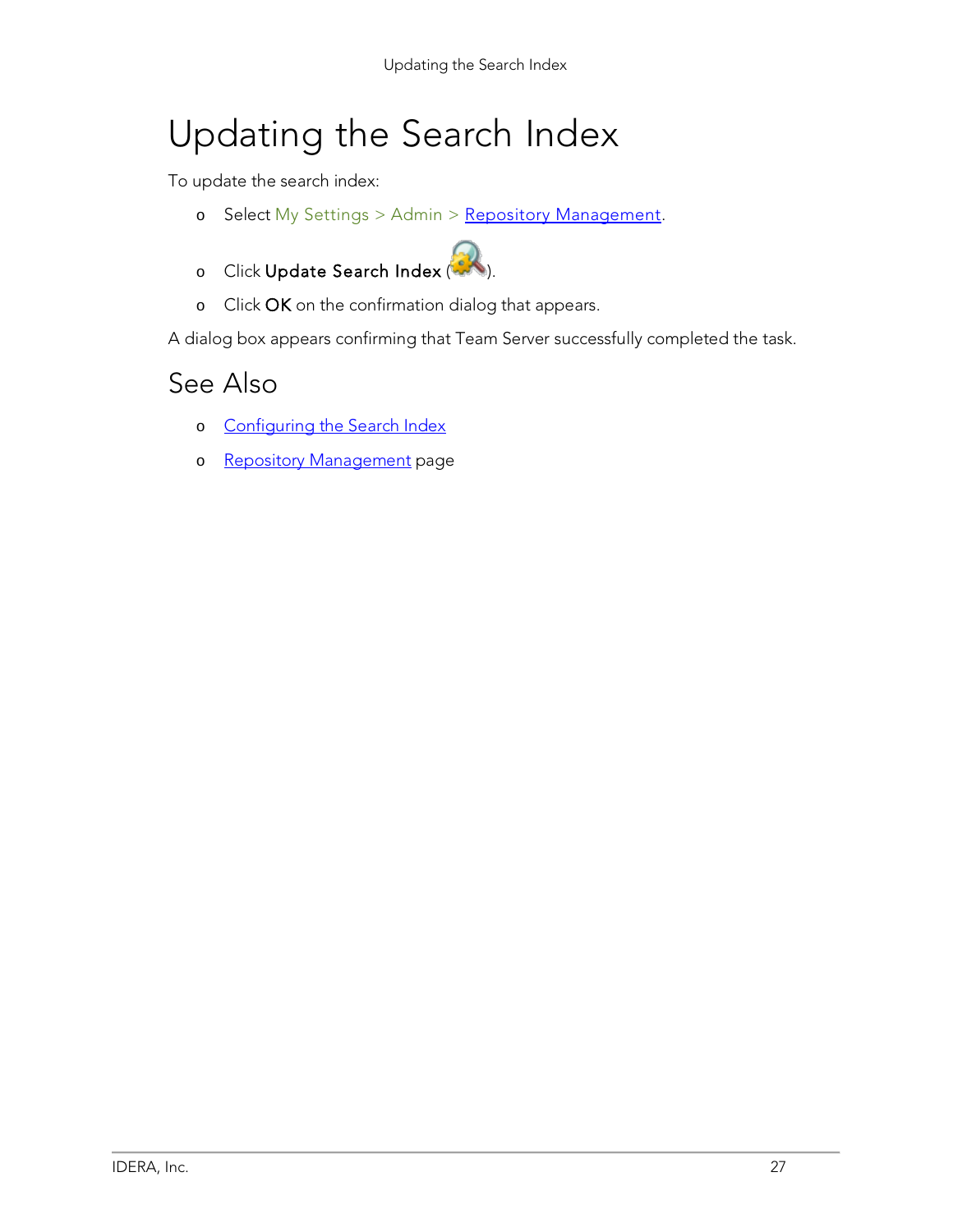# Updating Reports

This section explains how to deal with the upgrade from previous versions when the adhoc report metadata changes with respect to the new version. Changes include adding new model into an adhoc report, or changing field name in the existing adhoc report.

Note: The following instructions affect the upgrade from previous versions in which the adhoc report metadata changes with respect to the actual version. For example, the Connect Model option is not available until Connect 3.0.2. For this reason, when upgrading from releases prior to Connect 3.0.1 to versions Connect 3.0.2 or higher, you should follow these steps. Particularly, when upgrading from Connect 3.0.2, the Connect Model option appears on the New Report page but if you move to the next page, the custom attribute options are missing until these steps are executed.

If the adhoc report metadata changes when you upgrade from a previous version, you should follow the following steps after installing the new version:

- 1. Select My Settings > Admin > Repository [Management.](http://docwiki.embarcadero.com/TeamServer/ERStudio/2016/en/Repository_Management)
- 2. Click More button.
- 3. Click on the options in the following order:
	- 1. Refresh Reporting Metadata.
	- 2. Execute Global Action.
	- 3. Refresh System Settings.
- 4. Click Close.

- o [Configuring](http://docwiki.embarcadero.com/TeamServer/ERStudio/2016/en/Configuring_the_Search_Index) the Search Index
- o Repository [Management](http://docwiki.embarcadero.com/TeamServer/ERStudio/2016/en/Repository_Management) page